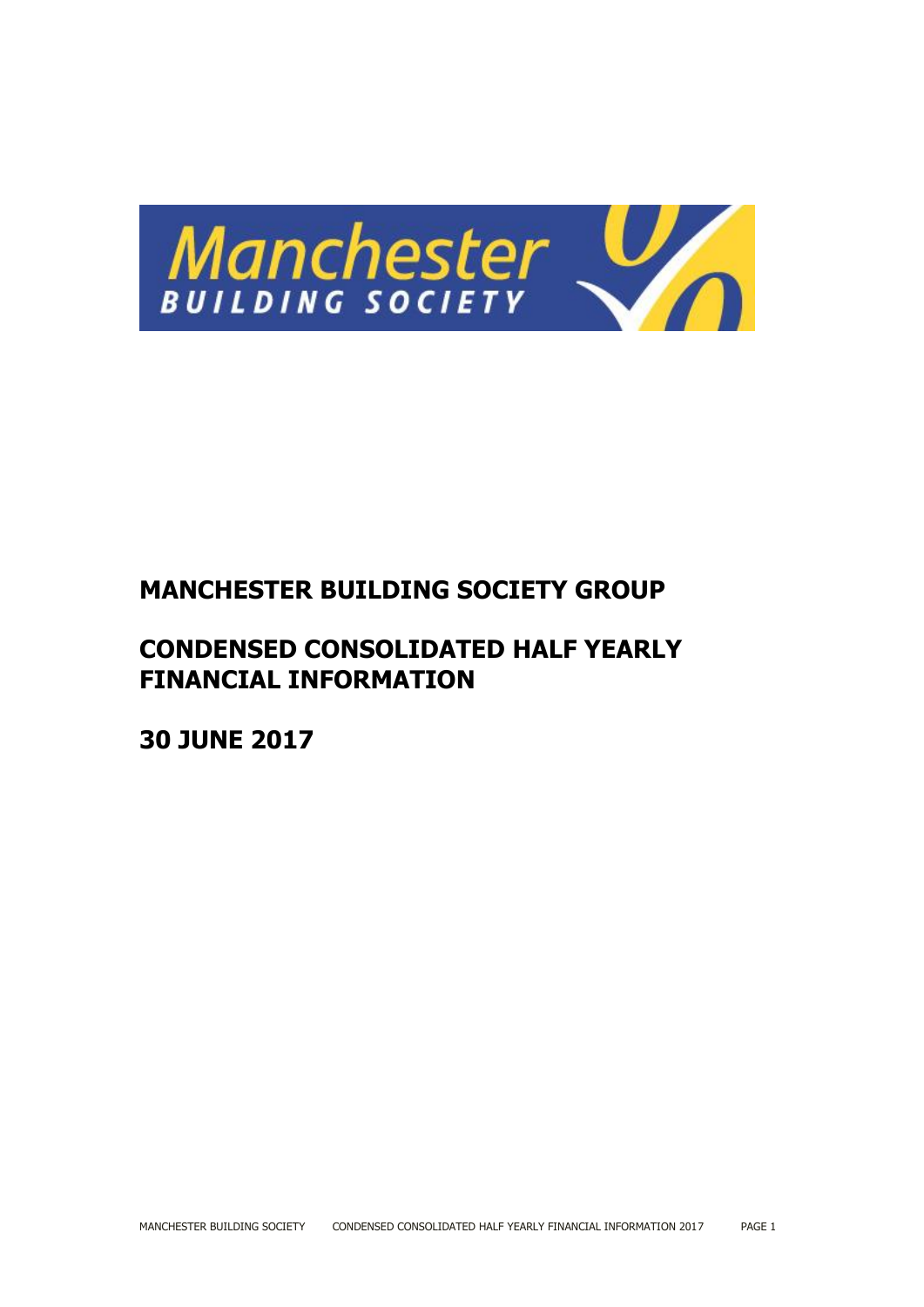# **CONTENTS**

- **DIRECTORS' REPORT**
- **STATEMENT OF DIRECTORS' RESPONSIBILITIES**
- **CONDENSED CONSOLIDATED STATEMENTS OF COMPREHENSIVE INCOME**
- **CONDENSED CONSOLIDATED STATEMENTS OF CHANGES IN EQUITY**
- **CONDENSED CONSOLIDATED STATEMENTS OF FINANCIAL POSITION**
- **CONDENSED CONSOLIDATED STATEMENTS OF CASH FLOWS**
- **NOTES TO THE CONDENSED CONSOLIDATED FINANCIAL STATEMENTS**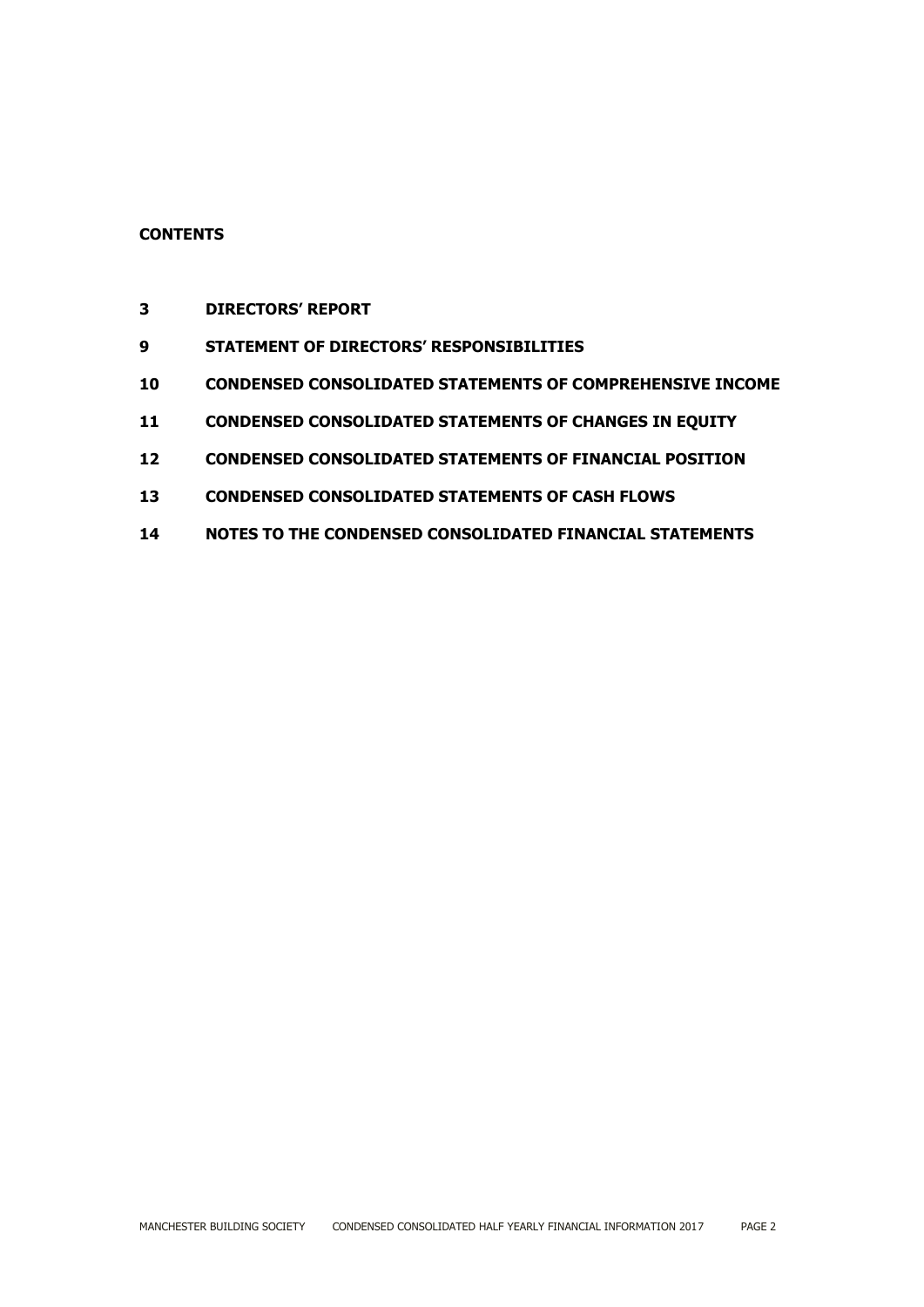#### **DIRECTORS' REPORT**

#### **Introduction**

The Directors present their Condensed Consolidated Half Yearly Financial Information of the Group for the six months ended 30 June 2017.

The Group consists of the Society and its two wholly owned subsidiaries: MBS (Mortgages) Limited and MBS (Property) Limited; further, under the terms of IFRS 10 Consolidated Financial Statements the Group includes the consolidated position of NMB Mortgage Acquisition Company Limited (in administration) ("NMB MAC"), where the Group exerts control notwithstanding that it holds no shares in that entity.

#### **Strategic summary**

The Group's strategy since 2013 has been to reduce its risks and conserve regulatory capital through a reduction in the size of its balance sheet. This strategy was necessary because of events that led to a material write-down of the Society's reserves following a change in the accounting treatment of certain financial assets.

As explained in the 2016 Annual Report and Accounts, the Society has insufficient Common Equity Tier 1 ("CET1") a measure of the quality of capital, necessary to return to lending. As a result the Board has continued to explore options, in discussion with the Prudential Regulation Authority ("PRA"), to secure the future of the Society in the best interests of its members.

During the first half of 2017 the Board continued to look at options to improve the capital position including the persuit of the Society's legal claim against the previous external auditors, Grant Thornton UK LLP. This is scheduled for the trial to begin in January 2018. The costs associated with this legal action adversely affect the administrative expenses of the Group.

The Society experienced a further increase in the insurance risk on the Spanish loan book, mainly associated with lower growth rates included in an updated forecast of Spanish house price inflation.

The customer redress exercise in respect of instances of non-compliance with the Consumer Credit Act 1974 ("CCA") within the second charge portfolios disclosed on page 57 of the 2016 Annual Report and Accounts is largely completed. Following the actions taken, the estimated cost of redress for non-compliance has been reduced by £330k at 30 June 2017 from that provided at 31 December 2016. The movement on the customer redress provision during the period is set out in Note 10.

As at 30 June 2017 the Society met its Individual Capital Guidance ("ICG") in total capital terms, but will not meet the qualitative standards for the level of CET1 regulatory capital. The latest outlook for the remainder of the year does not significantly change this position. Consequently, the Board considers it is unlikely that the Society will pay the October coupon on the Permanent Interest Bearing Shares ("PIBS") as, in order to conserve capital, such a distribution is prohibited under the Capital Requirements Directive ("CRD IV") article 141.

The Group's results for the period are explained in detail in the sections that follow, along with the principal risks and uncertainties that the Group faces.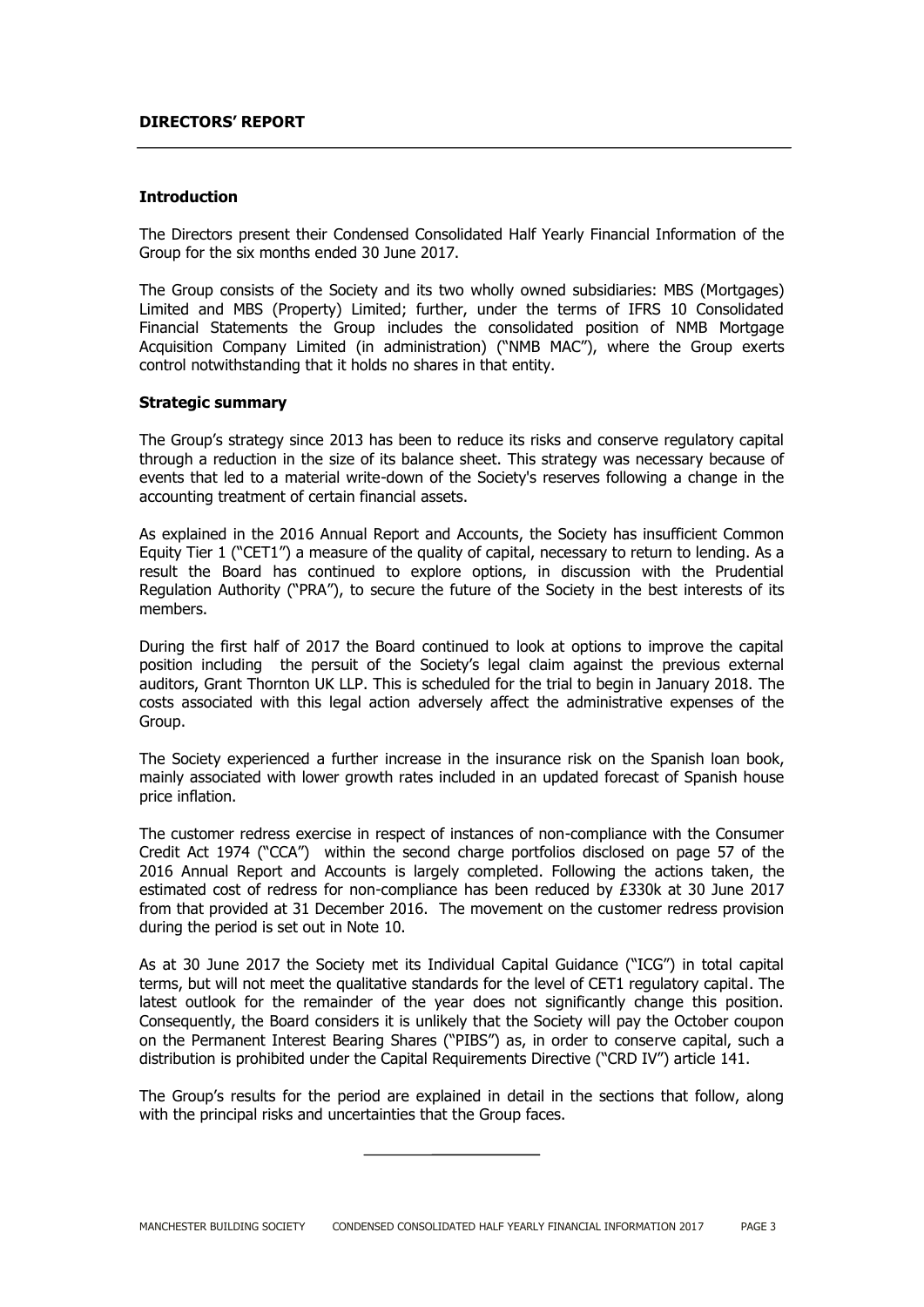#### **Business review**

The Group recorded a loss after taxation for the six months ended 30 June 2017 of £698k, compared with a loss for the 6 months ended 30 June 2016 of £1,399k.

Mortgage assets reduced by 13% since 30 June 2016 and by 7% since the end of 2016 as the Group continued to make no new advances in order to conserve capital through a reduction in balance sheet size.

The Group's net interest income increased by 7% compared with the same period in 2016, as a £295k release of remediation provisions (compared with a charge through interest income of £223k for the equivalent period in 2016 and £878k charge for the full year 2016). Whilst the level of interest earned on the reducing mortgage book was lower than that of the comparative period in 2016, this was offset by both the lower level of interest paid on retail savings products and the proportionately lower levels of retail funding held in the period. Retail balances at the end of June 2017 were £277m, £39m lower than the position reported at the end of December 2016.

Other operating income at £367k was similar to the comparative period in 2016. The Group's administrative expenditure was £692k (16%) lower than that of the comparative period in 2016 owing to significantly lower professional costs incurred. Partially offsetting these improvements, the Society continued to incur costs in pursuing its claim against Grant Thornton UK LLP, the Society's previous external auditors.

Impairment losses of £1,718k were recorded in the period in respect of the Group's mortgage and loan books, compared with impairment losses of  $£1,430k$  in the first half of 2016. The increased loss was principally the result of a charge incurred of £1,890k in respect of the Spanish lifetime portfolio in the period, compared with a £743k reduction in this provision in the first half of 2016. There was a charge in the period of  $£1,682k$  in the first half of 2017 in respect of the portfolio driven by lower than expected Spanish house price inflation included in an updated external independent forecast, compared with a charge of £296k in the first half of 2016.

The results for the half year include the full year's charge for the Financial Services Compensation Scheme Levy of £102k.

The Group continues in its efforts to minimise mortgage arrears and to help borrowers in difficulties to resolve their situations, taking a consultative approach with borrowers who experience repayment difficulties and applying forbearance as appropriate. At 30 June 2017 there were 17 mortgage accounts where payments were 12 or more months in arrears (31 December 2016: 19). Outstanding balances on these accounts were £6.2m (31 December 2016: £7.3m), with total arrears of £0.9m (31 December 2016: £1.0m), representing 2.1% of total gross mortgage balances (31 December 2016: 2.3%).

The customer redress exercise in respect of instances of non-compliance with the Consumer Credit Act 1974 ("CCA") within our second charge portfolios, which was disclosed on page 57 of the 2016 Annual Report and Accounts was another area of focus and as at the reporting date is largely completed. Following the actions now taken the estimated cost of redress for non-compliance has been reduced by £330k at 30 June 2017 from that provided at 31 December 2016. The movement on the customer redress provision during the period is set out in Note 10.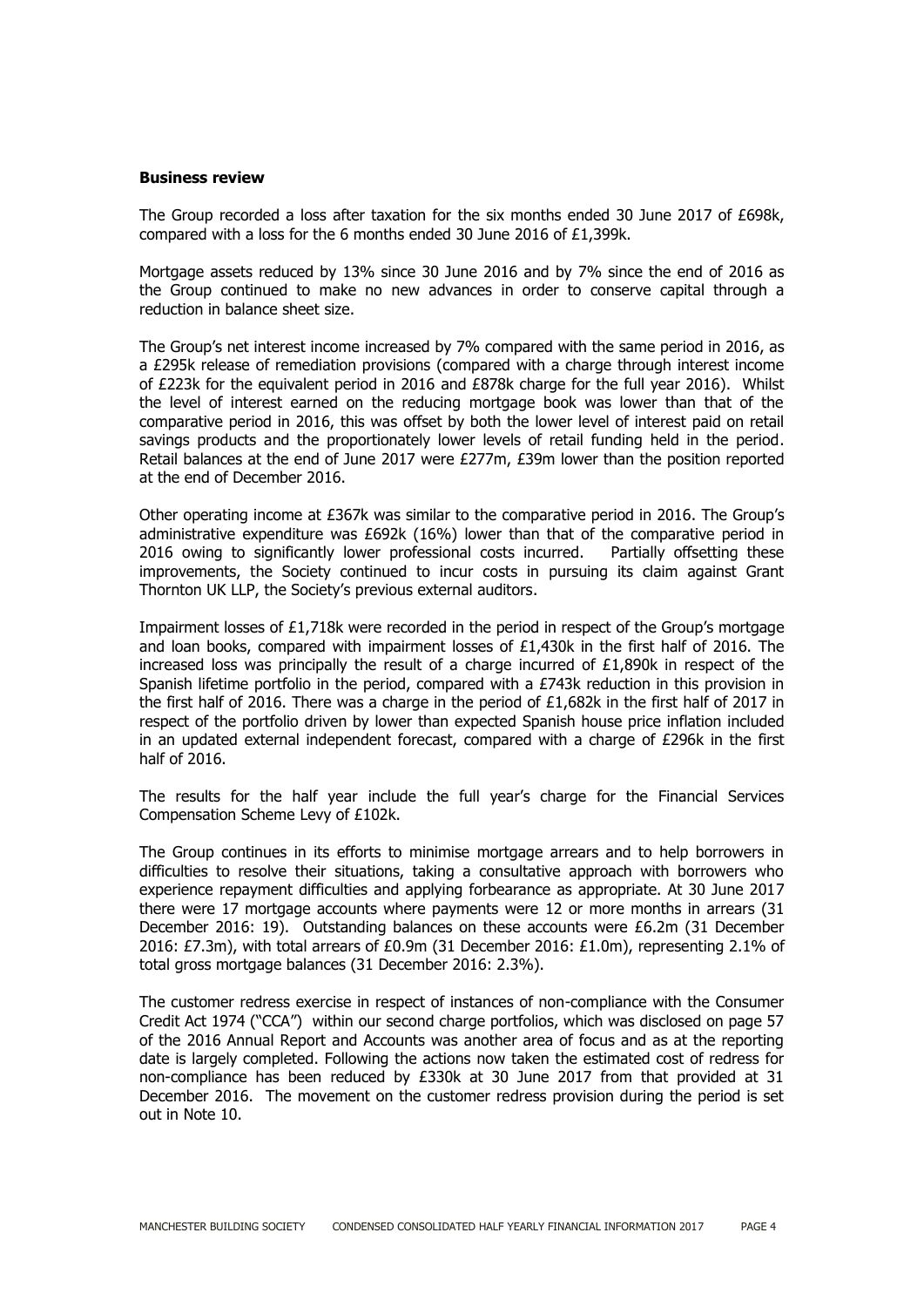High levels of liquidity have been maintained throughout the period. The Society continues to take a cautious approach to the investment of its liquid funds, having significant balances deposited with the Bank of England and other smaller sums within instantly accessible accounts with a number of UK High Street banks. Within liquid funds £43k of investment securities were held (31 December 2016: £306k).

**Risks and uncertainties**

Given the Society does not meet the qualitative standards for the level of CET1 regulatory capital, the requirement for an increase in CET1 capital in order to return to lending, and the assessed prospects for the business and its capital position without such a return, there is a material uncertainty arising from the continued run-off of the balance sheet. The Board is assessing a number of options to develop a strategy to secure the long term future of the Group. The immediate focus is on measures to improve the capital position of the Group and given the shortfall against the qualitative standards for the level of CET1 regulatory capital under CRD IV article 142 a Capital Conservation Plan was submitted to the PRA in October 2016, with an update in April 2017. These documents have been discussed with the PRA and they continue an open dialogue with the Society on future developments.

Every business faces risks as part of its day-to-day operations. The Board's risk management objectives are to seek to minimise the risks that the Group faces, by articulating that it has a low appetite for risk and by deploying a range of risk management policies and procedures within an appropriate control environment in order to achieve such an outcome.

A full explanation of the Board's assessment of the risks and uncertainties that are faced by the Group is set out in the 2016 Annual Report and Accounts on pages 6 to 7.

During 2016, the UK voted in a referendum to leave the European Union ("EU"). The impact of the UK's decision to leave the EU on government policy, the financial markets and the wider economy remains uncertain. With regard to the Group's Spanish lifetime portfolio this introduces additional uncertainty and risk which the Board is monitoring; in particular there is added risk and uncertainty in relation to foreign exchange volatility, property values for the Spanish lifetime portfolio and the behavioral impact on Spanish lifetime mortgage borrowers.

Summarised below are a number of the Group's key risks and uncertainties:

**Credit risk:** The Group is exposed to the risk that it may not receive back in full any sum that has been borrowed (in relation to loans and advances) or any sum that it has deposited with a counterparty (in relation to liquid assets) when such amounts fall due. The Board monitors credit risk, underlying security values and the level of impairment provisions on a monthly basis. Credit risk is more of a consideration in relation to loans and advances than in relation to the Group's liquid assets; the former involve relationships with individuals or small businesses, whilst the latter are far fewer in number, being restricted to either the Bank of England or UK High Street banks, where credit risk is assessed as being very low.

The assessment of credit risk and the related impairment provisioning is a critical accounting estimate, impacted by judgements relating to customer affordability and the impact of economic circumstances, including the level of interest rates.

The Board's assessment is that the credit risk that the Group faces has not altered since the publication of the 2016 Annual Report and Accounts, with the various loans and mortgage books identified for impairment consideration continuing to perform in a manner similar to that as at 31 December 2016.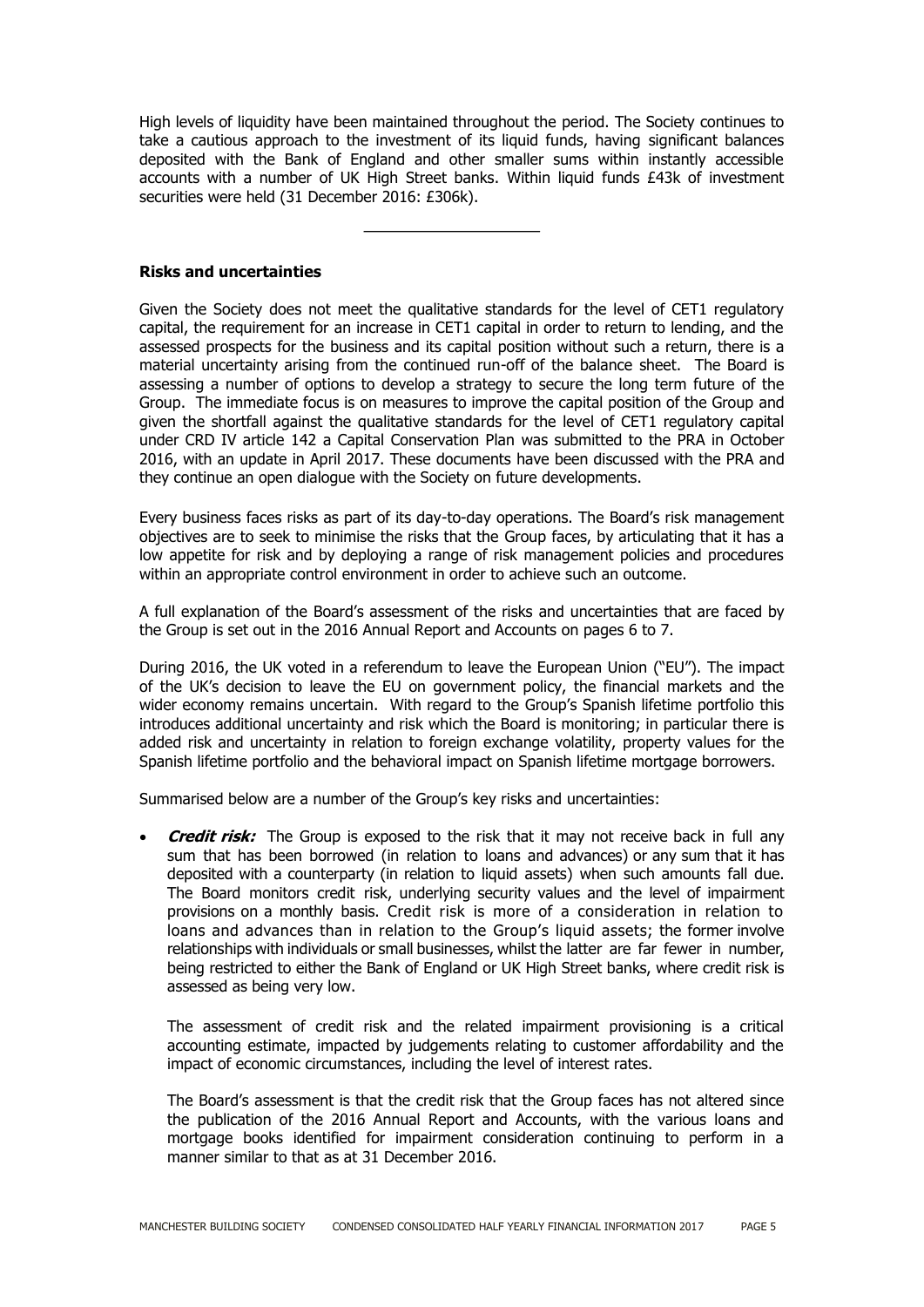- **Insurance risk:** Impairment assessments incorporate the insurance risk attaching to the Group's lifetime mortgage contracts, which are euro-denominated. The risk arises from a contractual term within the contract for the Group's lifetime mortgage contract assets which in certain circumstances precludes the Group from pursuing the borrower or their estate for any shortfall on redemption.
- **Liquidity risk:** The Group's strategy is to maintain sufficient funds in unencumbered liquid form at all times to ensure that its liabilities can be met as they fall due. Regular stress testing of liquidity is undertaken by separately using 20 week and 3 month time horizons. The Group operates within closely monitored Board-approved liquidity policy limits, which are reviewed on a daily basis by the Group's Finance and Treasury teams, reported to executive management every week and considered by the Board each month. Throughout 2017 the Group has continued to have a significant proportion of its liquid assets deposited with the Bank of England.
- **Capital risk:** In order to conserve capital, the Group has continued not to undertake new lending. The Group has also continued to explore ways in which the regulatory capital position could be improved, including the sale of assets. In the medium term, however, the regulatory capital position is dependent on profitable and sustainable growth or new sources of capital.

The loss in the 6 months ended 30 June 2017 has further reduced CET1 regulatory capital and there continues to be a shortfall against the qualitative standards for the level of CET1 regulatory capital, under CRD IV article 142 the Group is required to submit a Capital Conservation Plan to the PRA which was presented in October 2016, with an update in April 2017, setting out proposed measures to improve the regulatory capital position. The Board continues to discuss and consult with the PRA on the Capital Conservation Plan.

- **Interest rate risk:** The Group's mortgage and savings products have different interest rate types and different maturities. This means that the Group is exposed to movements in interest rates. A movement in an external interest rate (e.g. Bank of England Base Rate or LIBOR) does not always affect every mortgage and savings product that the Group holds or does so in a different manner. The Board continues in its intention not to hedge its fixed rate mortgages using interest rate swaps at this time; this position continues to be monitored regularly.
- **Currency risk:** The Group faces currency movement risks on its Euro denominated mortgage balances which represent 16% of total mortgage assets as at 30 June 2017. The exchange rate risk arising on these balances is managed and mitigated by transacting exchange rate swaps. The exchange rate risk position is reported to the Asset and Liability Committee ("ALCO") and Board each month.
- **Economic risk:** The Group faces the risk that its interest margin can become subjected to the pressure that is brought to bear from being an institution that is primarily funded through retail deposits. Within this market, there is significant competition for attracting retail deposits at sustainable rates of interest.

The Group is also exposed to movements in the value of residential and commercial property in both its mortgage impairment provision requirements and those property assets held at fair value; the Group's investment property and the Group's head office building.

 **Regulatory Risk:** The majority of the regulatory requirements that the Group faces are laid down by the PRA and the Financial Conduct Authority ("FCA"). The Group monitors developments in all relevant aspects of financial service regulation and undertakes assessments of the present and future impacts of such. Appropriate actions are taken to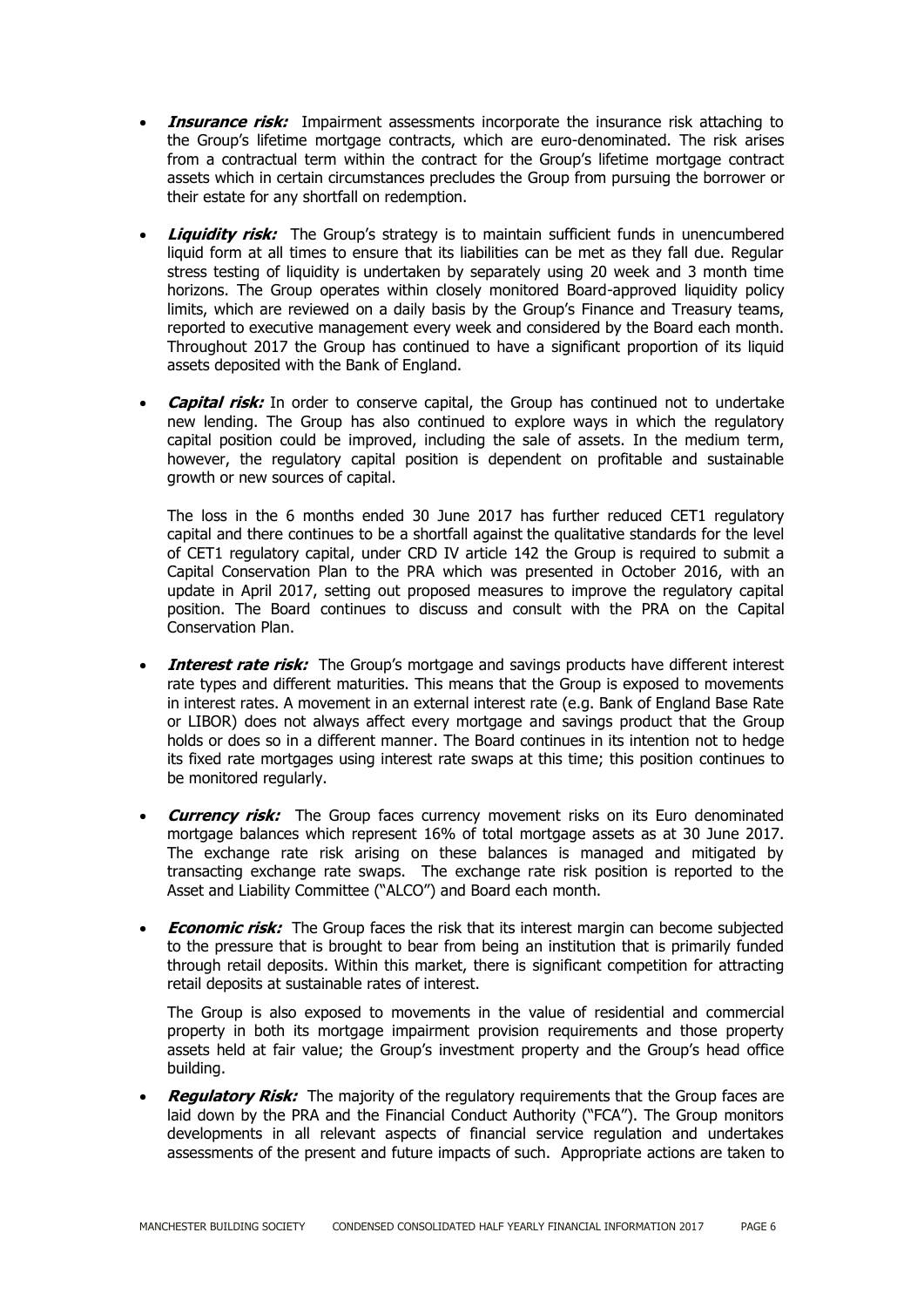strengthen controls and amend the Group's strategy to meet changing regulatory requirements.

Within the NMB MAC and CLC portfolios instances of non-compliance with the CCA have been previously identified. Legal advice in this regard has been incorporated within the assessment of the estimate of discounted future cash flows expected to arise from these loans, which form the basis for the impairment provision.

In addition to considering the impact of any non-compliance on the recoverability of loan balances and thus impairment provisioning, the Group considers the conduct risk which arises from having originated regulated loans and having acquired regulated loan portfolios. As is the case for all financial institutions there is a risk that aspects of current or historic business might be considered as not being conducted in accordance with all relevant regulation, or the fair and reasonable treatment of customers.

Certain activities of the Group, particularly the NMB MAC and CLC second charge loan portfolios, carry greater levels of conduct risk. The administration of the NMB MAC and CLC portfolios was brought in-house in December 2015 and following that transfer the historic conduct of these portfolios has been reviewed in detail by management.

As disclosed on page 57 of the 2016 Annual Report and Accounts, following this review, and having incorporated legal advice received, at 31 December 2016 the Group held a customer redress provision of £1,690k (30 June 2016: £2,070k) to provide for instances of non-compliance with the CCA within the NMB MAC and CLC portfolios. The provision included an estimate of the potential cost of interest refunds during periods of noncompliance and other costs associated with a customer redress exercise.

The customer redress exercise in respect of these second charge portfolios has substantially progressed during the first half of 2017 and was largely completed. As detailed in Note 10, £330k of the charge has been released in respect of the customer redress provision in the 6 months to 30 June 2017.

Although a detailed review of these portfolios has been carried out, there is no judicial certainty in the legal position and there is a risk that further conduct issues or cases of non-compliance with regulations could be identified in the future. As a result the actual results could differ materially from our estimates.

Provision has been made where the Group is aware of a specific conduct or regulatory issue and can estimate its impact reliably, further details in respect of the Group's consideration of other potential conduct and regulatory issues is provided on page 58 of the 2016 Annual Report and Accounts.

#### **Other Matters**

#### **Board and staff changes**

There have been no changes in the membership of the Board since 31 December 2016.

On 31 March 2017, R.H. Green stepped down from the role of Interim Finance Director. He was replaced as Interim Finance Director by J. Lincoln during May 2017. E. Lord stepped down from his position as Interim Chief Risk & Compliance Officer in May 2017.

Save for these changes, the Officers as at 30 June 2017 remain unaltered from those disclosed at 31 December 2016 on page 60 of the 2016 Annual Report and Accounts.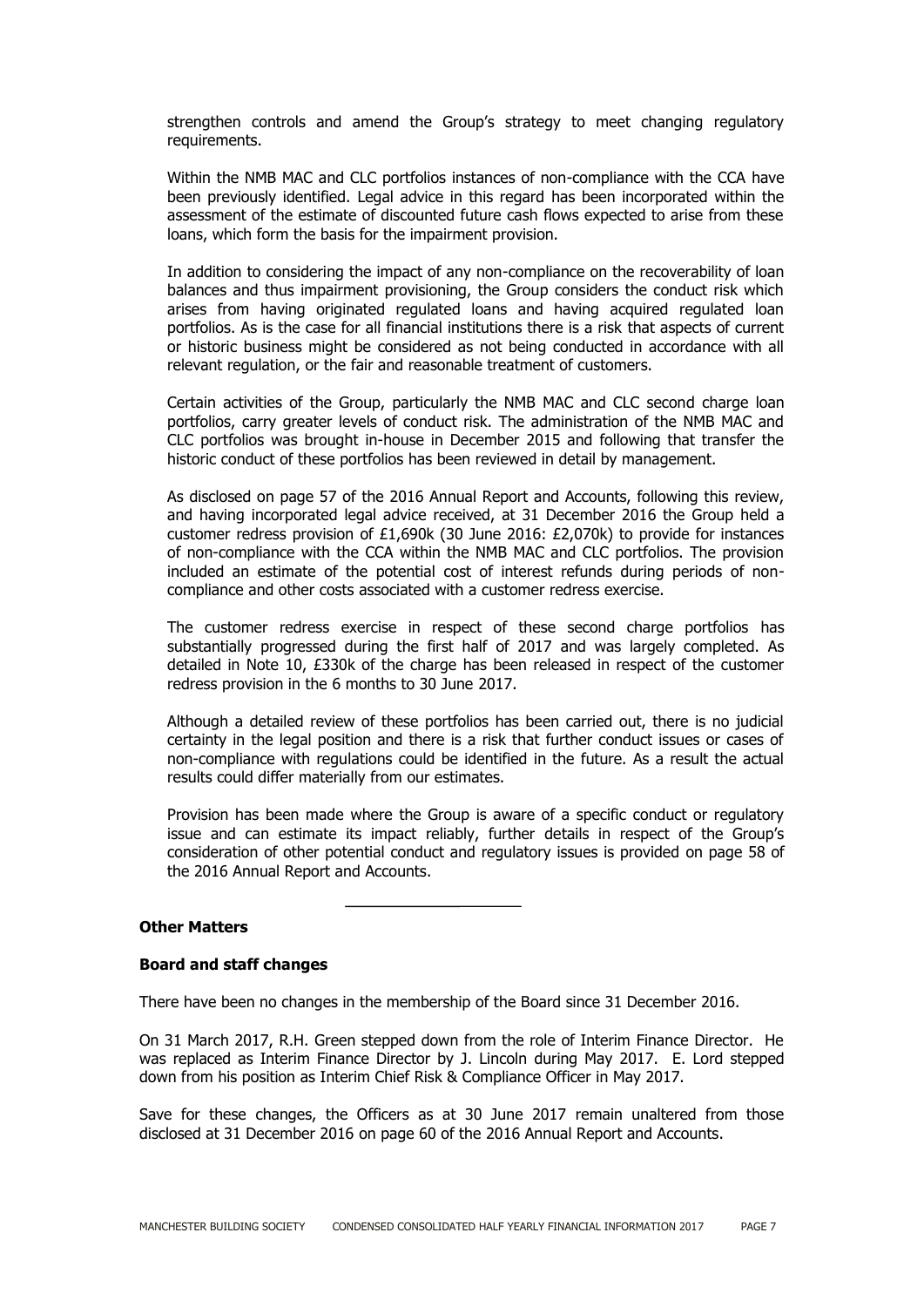#### **Going Concern**

The directors consider that it is appropriate for the accounts to be prepared on a going concern basis of accounting as fully explained in Note 1.2 on pages 14 to 15, which sets out the risks and uncertainties assessed as part of the preparation of the accounts.

#### **Forward-looking statements**

Within the half yearly information comments are made about future events, which the Board believes to be reasonable. As these statements are based on the Group's current view of the UK and Spanish economies, financial markets and regulation, the Board can give no assurances that the markets will develop in the way that is drafted and actual outcomes may differ to those that are anticipated.

The Group does not undertake to update any of the statements that it has made about future events prior to the reporting of the full year results.

#### **Approval of interim financial statements**

The Condensed Consolidated Half Yearly Financial Information was approved by the Board of Directors on 30 August 2017.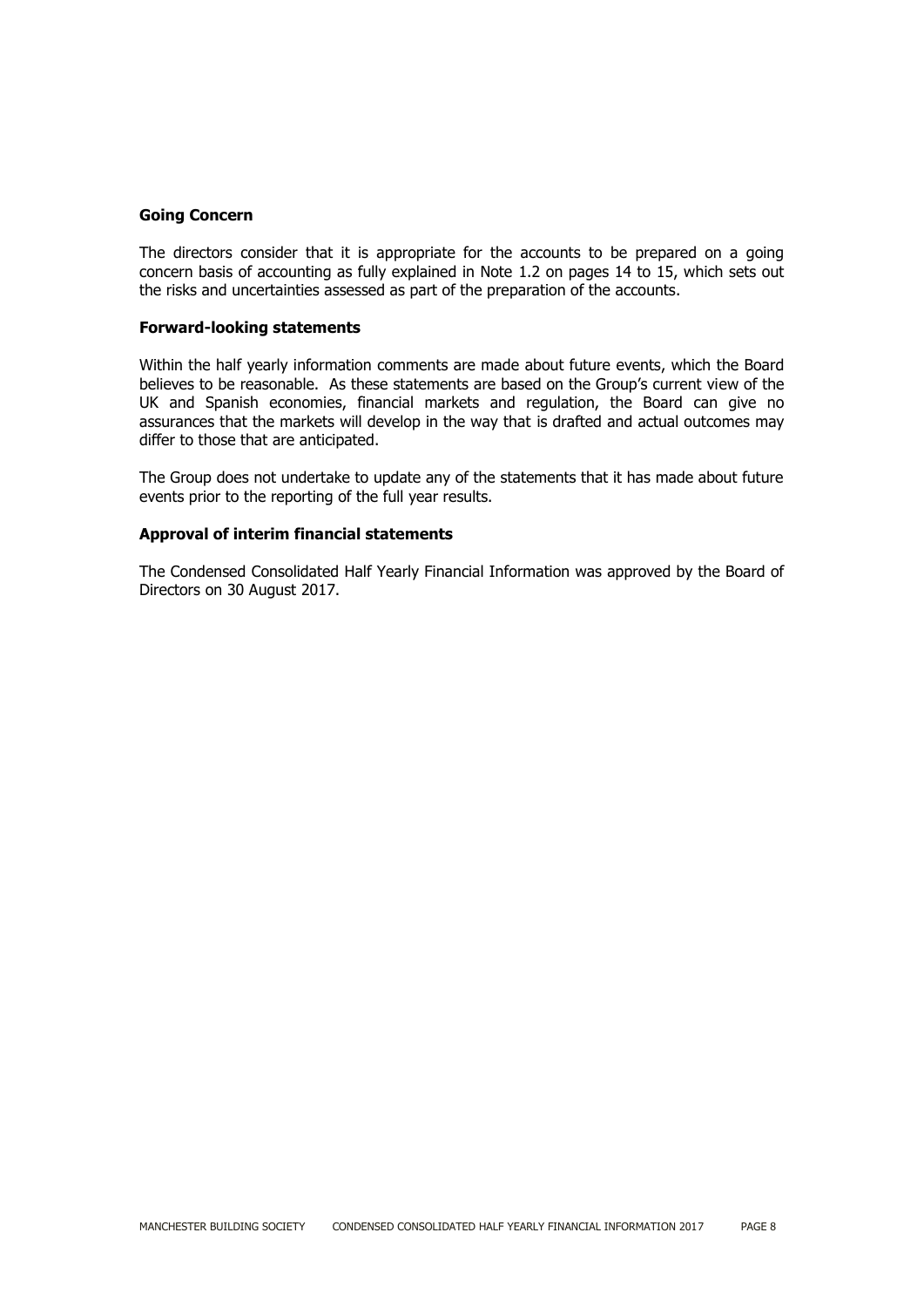#### **STATEMENT OF DIRECTORS' RESPONSIBILITIES IN RESPECT OF THE CONDENSED CONSOLIDATED HALF YEARLY FINANCIAL INFORMATION**

The directors confirm that, to the best of their knowledge:

- The condensed set of consolidated accounts has been prepared in accordance with IAS 34 *Interim Financial Reporting*, as adopted by the European Union.
- The half yearly accounts include the information required by the Financial Conduct Authority Disclosure and Transparency Rules (DTR 4.2.7 and DTR 4.2.8)

The results for the half year ended 30 June 2017 and those comparable figures for the half year ended 30 June 2016 are unaudited. The figures for the year ended 2016 are extracted from the 2016 Annual Report and Accounts, prepared in accordance with IFRS as adopted in the EU, on which the Independent Auditors gave an unqualified opinion but did include an emphasis of matter in relation to the existence of a material uncertainty which may cast significant doubt about the Group's ability to continue as a going concern. Further details in relation to this are provided in Note 1.2 on pages 14 to 15.

The Directors are responsible for the maintenance and integrity of information on the Society's website. Copies of the 2016 Annual Report & Accounts and this Half Yearly Financial Information may be found at: www.themanchester.co.uk/Aboutus/FinancialInformation

The Board of Directors responsible for the half yearly accounts are listed below:

| J.P. Allen   | Non-Executive Director         |
|--------------|--------------------------------|
| H.F. Baines  | Vice Chairman                  |
| I.A. Dewar   | Non-Executive Director         |
| D.A. Harding | Chairman                       |
| P.A. Lynch   | <b>Interim Chief Executive</b> |
| F.B. Smith   | Non-Executive Director         |

Signed on behalf of the Board of Directors

D.A. Harding Chairman 30 August 2017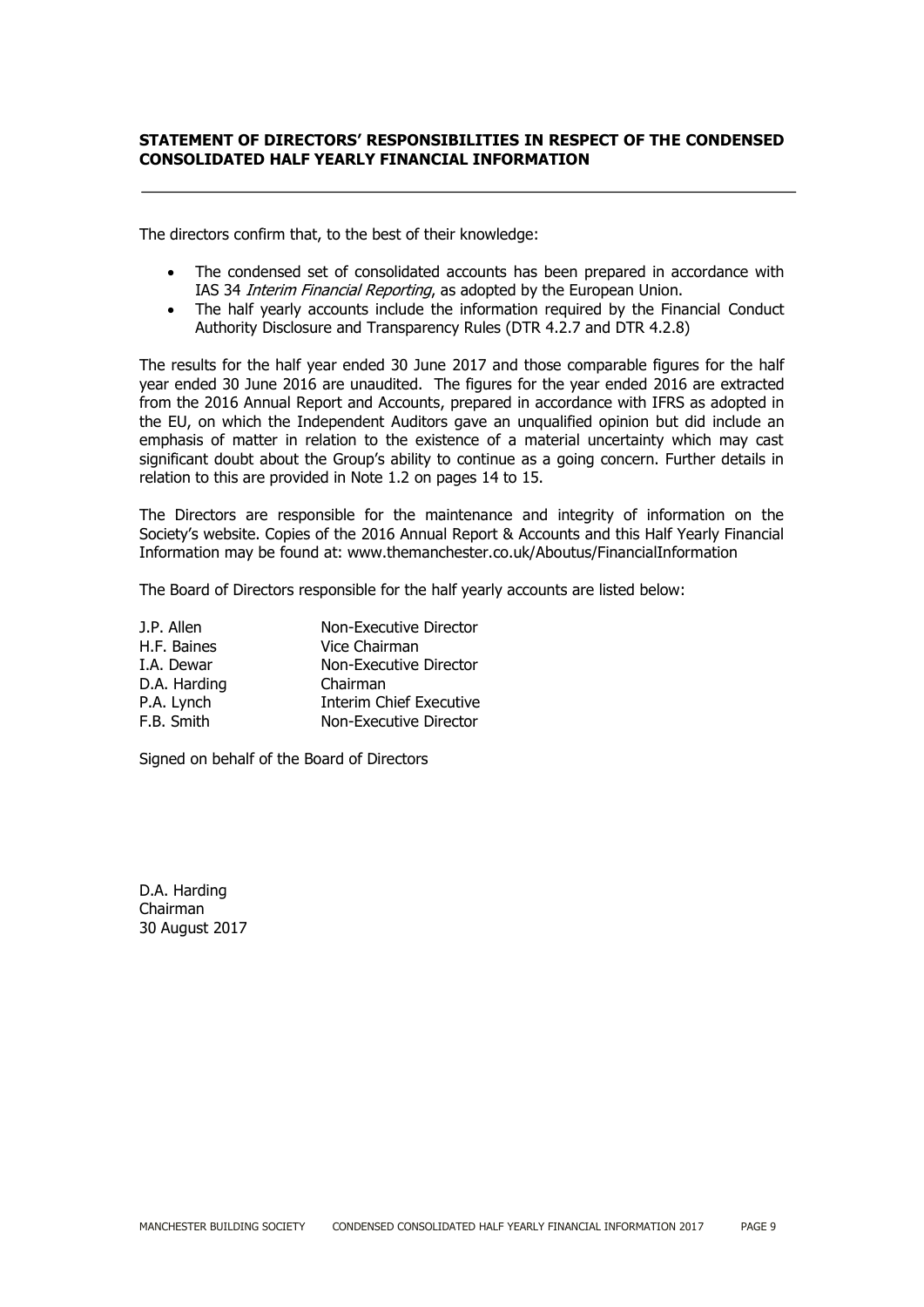#### **CONDENSED CONSOLIDATED STATEMENTS OF COMPREHENSIVE INCOME**

|                                                    |                | Unaudited<br>6 months to | Unaudited | Audited<br>6 months to 12 months to |
|----------------------------------------------------|----------------|--------------------------|-----------|-------------------------------------|
|                                                    |                | 30 Jun 17                | 30 Jun 16 | 31 Dec 16                           |
|                                                    | <b>Note</b>    | £000                     | £000      | £000                                |
| Interest receivable and similar income             |                | 6,266                    | 6,755     | 13,165                              |
| Interest expense and similar charges               |                | (1,774)                  | (2, 549)  | (4,693)                             |
| Net interest income                                |                | 4,492                    | 4,206     | 8,472                               |
| Other operating income                             |                | 367                      | 369       | 833                                 |
| Other operating charges                            |                | (43)                     | (45)      | (95)                                |
| Net gain/(loss) on financial assets designated at  |                |                          |           |                                     |
| fair value through profit and loss                 |                | $\mathbf{1}$             | (4)       |                                     |
| Total operating income                             |                | 4,817                    | 4,526     | 9,210                               |
| Administrative expenses and depreciation           |                | (3,695)                  | (4,387)   | (8,663)                             |
| before<br>Operating<br>profit<br>impairment<br>and |                |                          |           |                                     |
| provisions                                         |                | 1,122                    | 139       | 547                                 |
| Impairment losses                                  | $\overline{z}$ | (1,718)                  | (1, 430)  | (3, 448)                            |
|                                                    | <i>10</i>      |                          |           |                                     |
| Financial Services Compensation Scheme levy        |                | (102)                    | (108)     | (67)                                |
| Loss for the period before taxation                |                | (698)                    | (1, 399)  | (2,968)                             |
| Income tax expense                                 | $\overline{4}$ |                          |           | (382)                               |
| Loss for the period                                |                | (698)                    | (1, 399)  | (3, 350)                            |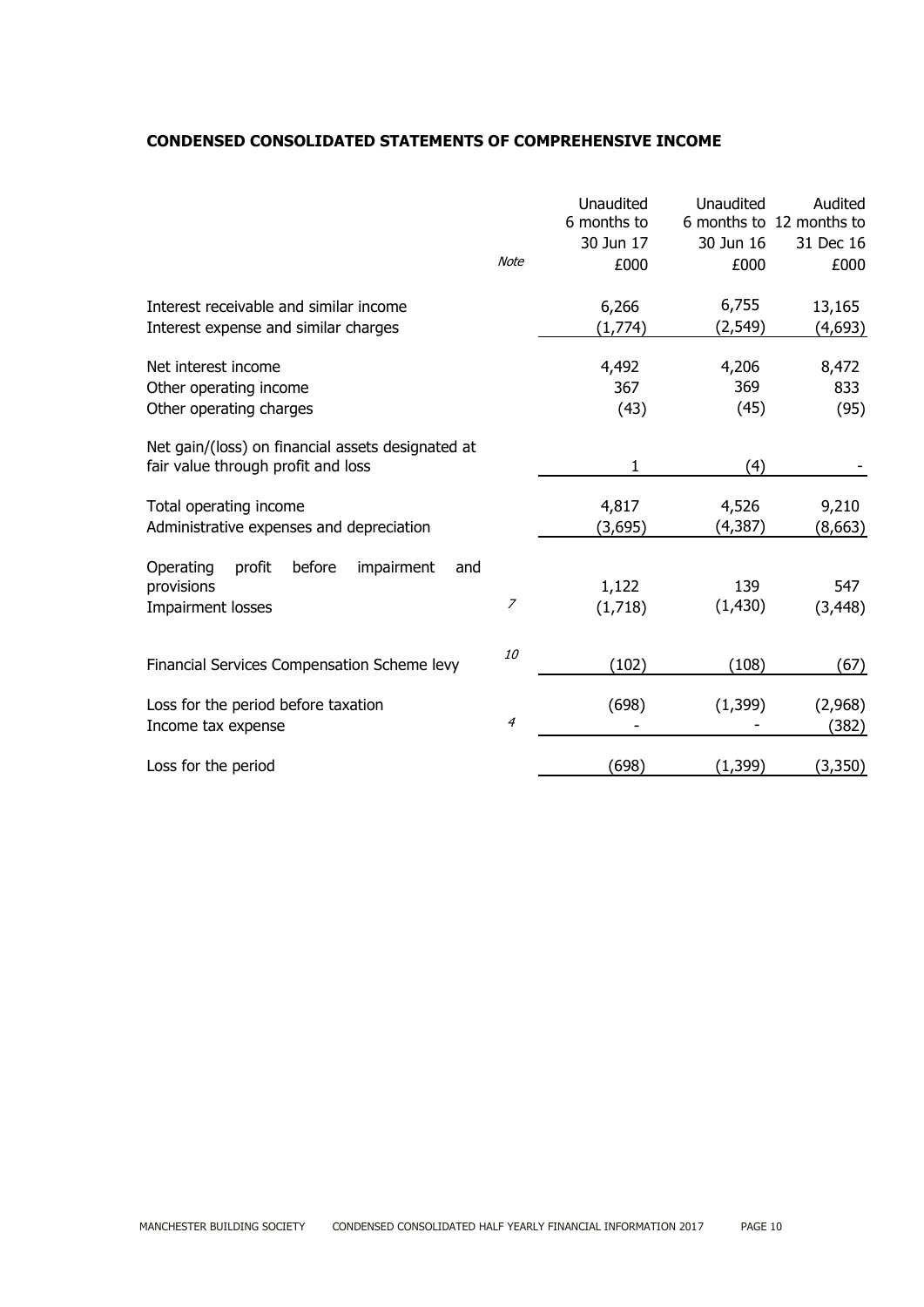# **CONDENSED CONSOLIDATED STATEMENTS OF CHANGES IN EQUITY**

# **Unaudited 6 months to 30 June 2017**

|                                                     | Accumulated | Subscribed |             |          |
|-----------------------------------------------------|-------------|------------|-------------|----------|
|                                                     | losses      | capital    | <b>PPDS</b> | Total    |
|                                                     | £000        | £000       | £000        | £000     |
| Balance at 1 January 2017                           | (9,243)     | 9,788      | 17,461      | 18,006   |
| Transactions with equity holders - interest on PIBS |             |            |             |          |
| Tax credit re: interest paid to PIBS holders        |             |            |             |          |
| Loss and total comprehensive expense for the period | (698)       |            |             | (698)    |
| Balance at 30 June 2017                             | (9, 941)    | 9,788      | 17,461      | 17,308   |
| Unaudited 6 months to 30 June 2016                  |             |            |             |          |
|                                                     | Accumulated | Subscribed |             |          |
|                                                     | losses      | capital    | <b>PPDS</b> | Total    |
|                                                     | £000        | £000       | £000        | £000     |
| Balance at 1 January 2016                           | (5, 555)    | 9,788      | 17,461      | 21,694   |
| Transactions with equity holders - interest on PIBS | (338)       |            |             | (338)    |
| Tax credit re: interest paid to PIBS holders        |             |            |             |          |
| Loss and total comprehensive expense for the period | (1, 399)    |            |             | (1, 399) |
| Balance at 30 June 2016                             | (7, 292)    | 9,788      | 17,461      | 19,957   |
| Audited 12 months to 31 December 2016               |             |            |             |          |
|                                                     | Accumulated | Subscribed |             |          |
|                                                     | losses      | capital    | <b>PPDS</b> | Total    |
|                                                     | £000        | £000       | £000        | £000     |
| Balance at 1 January 2016                           | (5, 555)    | 9,788      | 17,461      | 21,694   |
| Transactions with equity holders - interest on PIBS | (338)       |            |             | (338)    |
| Tax credit re: interest paid to PIBS holders        |             |            |             |          |
| Loss and total comprehensive expense for the period | (3, 350)    |            |             | (3, 350) |
| Balance at 31 December 2016                         | (9,243)     | 9,788      | 17,461      | 18,006   |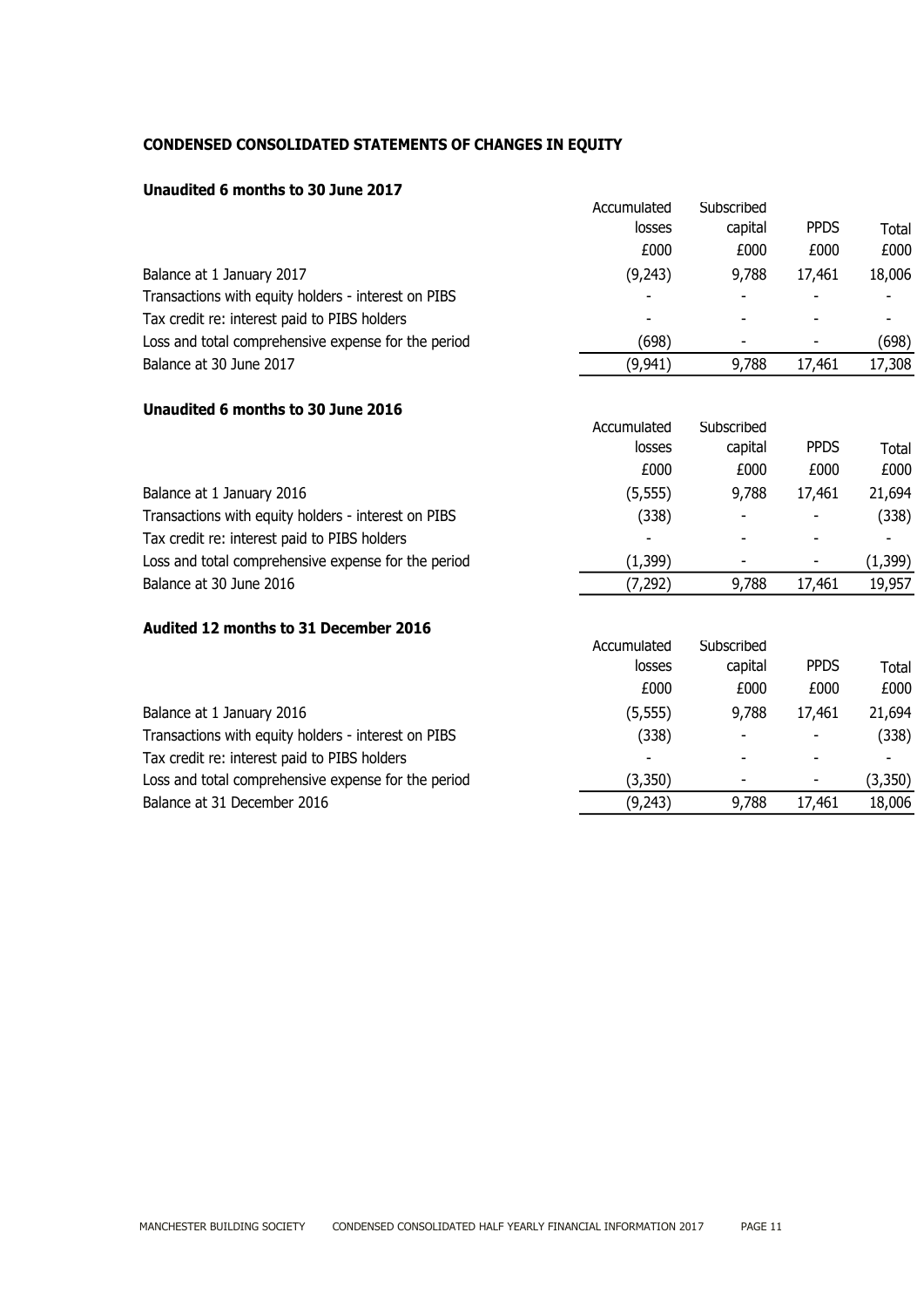### **CONDENSED CONSOLIDATED STATEMENTS OF FINANCIAL POSITION**

|                                        |           | Unaudited | Unaudited | Audited   |
|----------------------------------------|-----------|-----------|-----------|-----------|
|                                        |           | 30 Jun 17 | 30 Jun 16 | 31 Dec 16 |
|                                        | Note      | £000      | £000      | £000      |
| <b>Assets</b>                          |           |           |           |           |
| Liquid assets                          | 5         | 56,092    | 54,497    | 82,120    |
| Derivative financial instruments       |           | 14        | 97        | 278       |
| Loans and advances to customers        | 6         | 270,518   | 312,680   | 289,452   |
| Property, plant and equipment          |           | 5,791     | 5,878     | 5,861     |
| Investment property                    |           | 654       | 781       | 839       |
| Current tax assets                     |           |           | 335       |           |
| Deferred tax assets                    | 8         |           | 382       |           |
| Other assets                           |           | 3,244     | 5,047     | 3,754     |
| <b>Total assets</b>                    |           | 336,313   | 379,697   | 382,304   |
|                                        |           |           |           |           |
|                                        |           | Unaudited | Unaudited | Audited   |
|                                        |           | 30 Jun 17 | 30 Jun 16 | 31 Dec 16 |
|                                        |           | £000      | £000      | £000      |
| <b>Liabilities</b>                     |           |           |           |           |
| Due to members                         |           | 276,863   | 299,711   | 315,391   |
| Deposits from banks and others         | 9         | 19,512    | 32,986    | 24,753    |
| Derivative financial instruments       |           | 1,058     | 4,114     | 1,641     |
| Other liabilities                      |           | 1,511     | 1,414     | 1,455     |
| Provisions for liabilities and charges | <i>10</i> | 861       | 2,315     | 1,858     |
| Subordinated liabilities               | 11        | 14,200    | 14,200    | 14,200    |
| Subscribed capital                     | 12        | 5,000     | 5,000     | 5,000     |
| <b>Total liabilities</b>               |           | 319,005   | 359,740   | 364,298   |
|                                        |           |           |           |           |
| <b>Equity</b>                          |           |           |           |           |
| Retained earnings                      |           | (9,941)   | (7, 292)  | (9,243)   |
| Subscribed capital                     | 12        | 9,788     | 9,788     | 9,788     |
| Profit participating deferred shares   | 13        | 17,461    | 17,461    | 17,461    |
| Total equity                           |           | 17,308    | 19,957    | 18,006    |
| Total equity and liabilities           |           | 336,313   | 379,697   | 382,304   |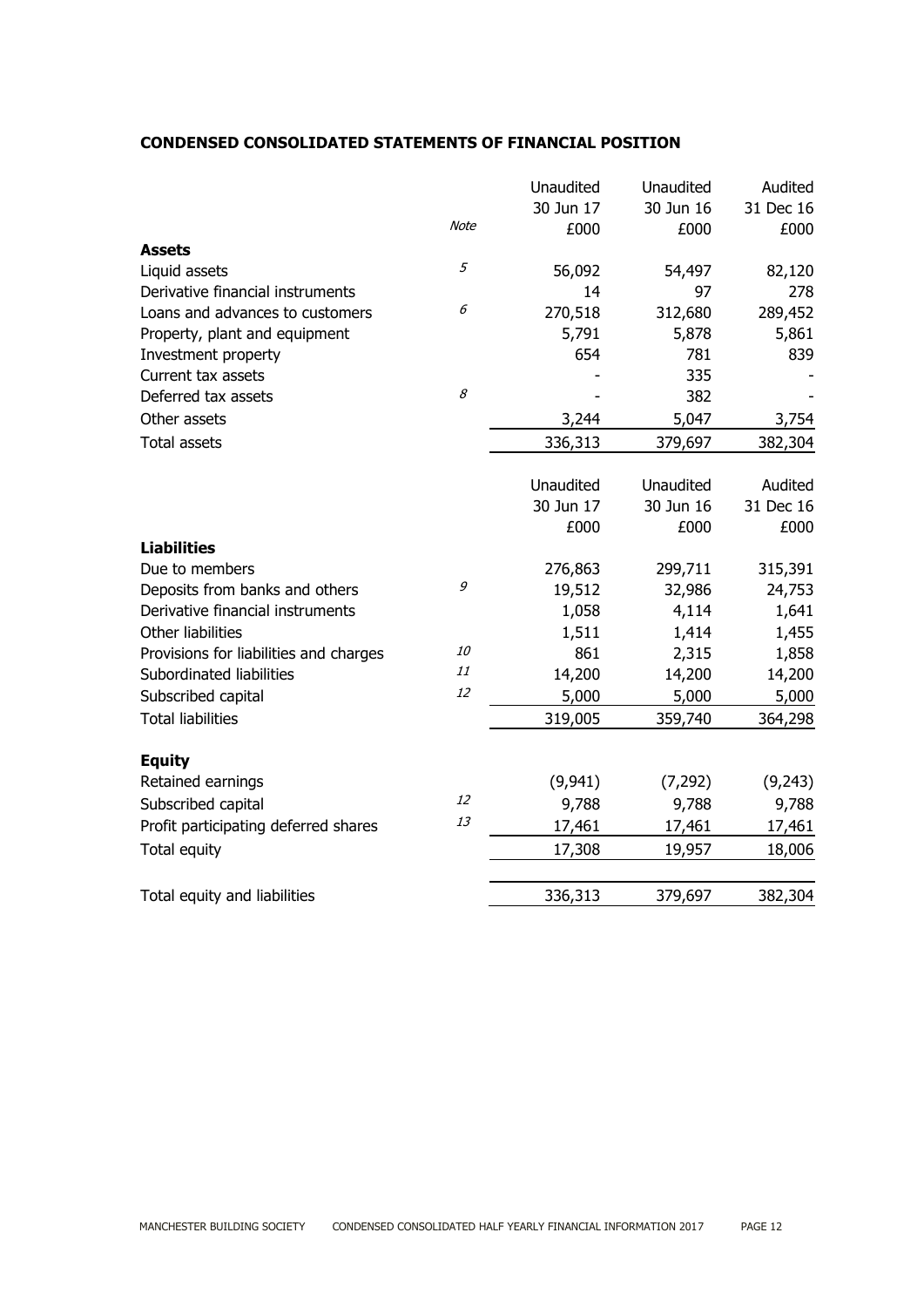### **CONDENSED CONSOLIDATED STATEMENTS OF CASH FLOWS**

|                                                      | Unaudited   | Unaudited   | Audited      |
|------------------------------------------------------|-------------|-------------|--------------|
|                                                      | 6 months to | 6 months to | 12 months to |
|                                                      | 30 Jun 17   | 30 Jun 16   | 31 Dec 16    |
|                                                      | £000        | £000        | £000         |
| Net cash flows (used in)/ from operating activities  | (25, 978)   | (21, 876)   | 5,843        |
| Net cash flows from investing activities             | 219         | (51)        | (387)        |
| Net cash flows from financing activities             |             | (338)       | (338)        |
| Net (decrease)/increase in cash and cash equivalents | (25,759)    | (22, 265)   | 5,118        |
| Net (decrease)/increase in cash and cash equivalents | (25, 759)   | (22, 265)   | 5,118        |
| Cash and cash equivalents at the start of the period | 81,804      | 76,686      | 76,686       |
| Cash and cash equivalents at the end of the period   | 56,045      | 54,421      | 81,804       |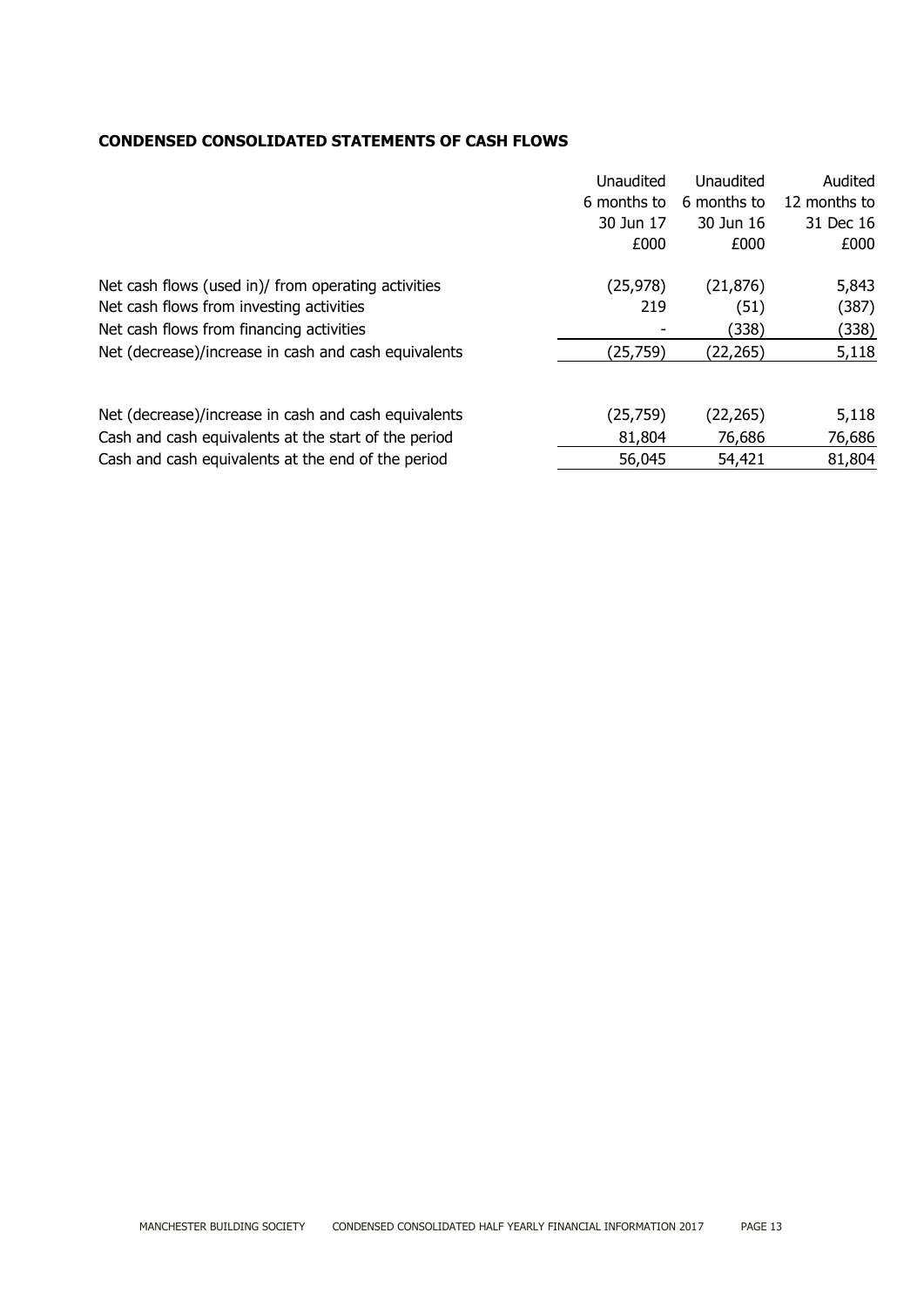### **NOTES TO THE CONDENSED CONSOLIDATED FINANCIAL STATEMENTS**

#### **1. Basis of preparation and significant accounting policies**

#### **1.1 Basis of preparation**

This half yearly financial information for the 6 months ended 30 June 2017 has been prepared in accordance with both the Financial Conduct Authority's Disclosure and Transparency Rules and IAS 34 Interim Financial Reporting, as adopted by the EU. This financial information should be read in conjunction with the 2016 Annual Report and Accounts.

The half yearly financial information set out above does not constitute Accounts within the meaning of the Building Societies Act 1986.

The financial information for the 12 months to 31 December 2016 has been extracted from the 2016 Annual Report and Accounts, prepared in accordance with IFRS as adopted in the EU. In relation to these accounts, the opinion of the Independent Auditors was unqualified but did include an emphasis of matter in relation to the existence of a material uncertainty which may cast significant doubt about the Group's ability to continue as a going concern. Further details in relation to this are provided in Note 1.2 below.

The half yearly financial information for the 6 months ended 30 June 2017 and the 6 months ended 30 June 2016 are unaudited.

#### **1.2 Basis of preparation: going concern**

The Group's interim financial statements for the 6 months ended 30 June 2017 have been prepared on a going concern basis as explained below.

The long term continuing operation of the Society and the Group is dependent on successfully being able to return to lending to grow the balance sheet in order to improve profitability and rebuild regulatory capital. At present the Society has insufficient capital to return to lending and continues to manage a long term run-off of the balance sheet.

As at 30 June 2017 the Society met its ICG in total capital terms, but continued to have a shortfall against the qualitative standards for the level of CET1 regulatory capital. The Society as required by CRD IV article 142 submitted a Capital Conservation Plan to the PRA in October 2016 as a result of this shortfall, with an update in April 2017 setting out proposed measures to improve the regulatory capital position.

As part of this Capital Conservation Plan the Board, in close dialogue with the PRA, considered a number of options which individually or in combination aim to secure the future of the Society to enable it to continue to meet capital requirements and improve the quality of its regulatory capital. These options include improving its capital position through a capital injection from other parties, or securing its future through merger or alternative means.

The Board expects to continue to discuss and consult with the PRA on the Capital Conservation Plan over the remainder of the year. The preferred options to improve the regulatory capital position may involve third parties and as such carry execution risk. At present the outcome and timing of this regulatory process is uncertain.

Although the above represents material uncertainties which may cast significant doubt about the Society's and Group's ability to continue as a going concern in the longer term, in the Board's opinion the going concern basis is appropriate.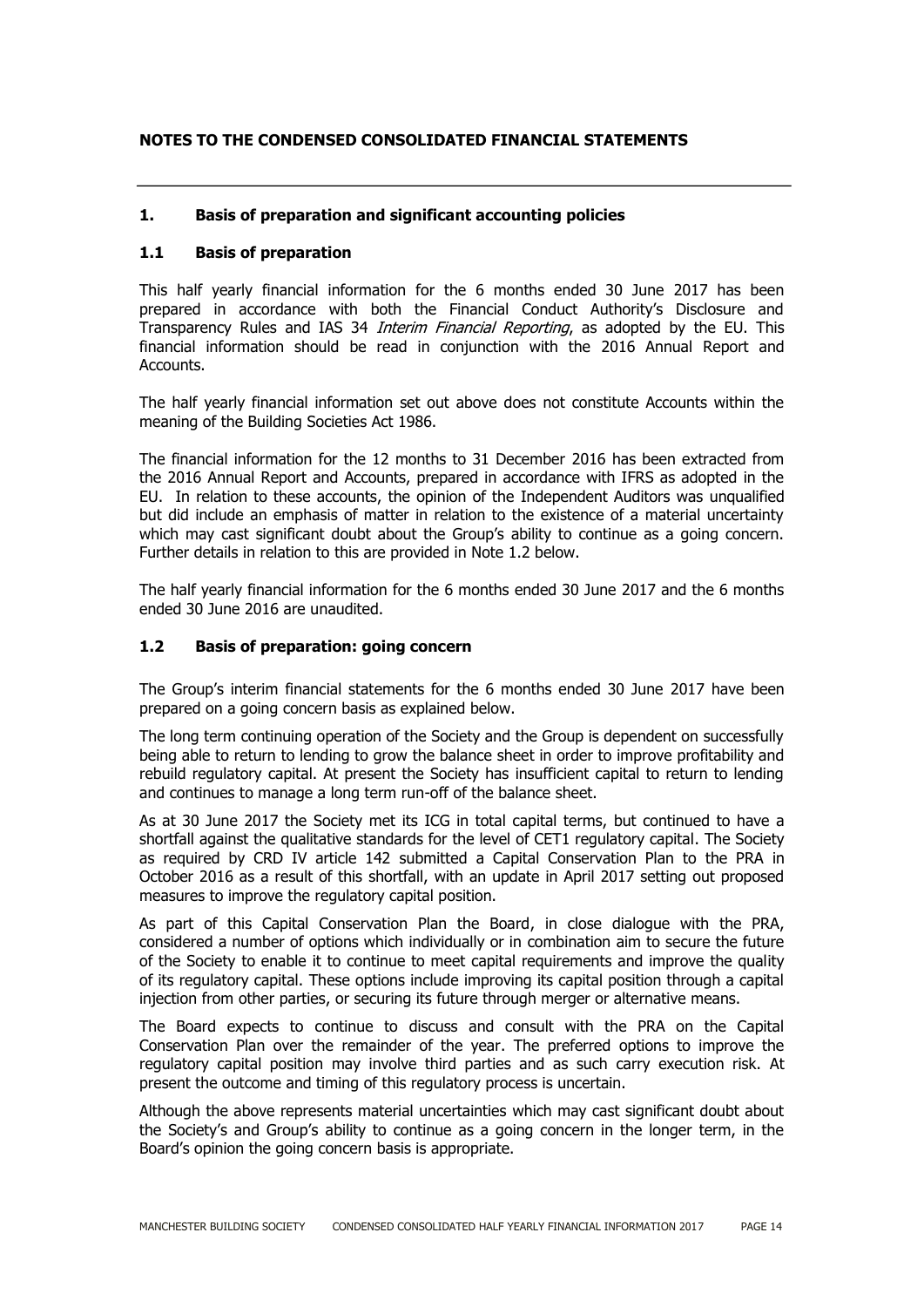In order to satisfy themselves that the Society and Group have adequate resources to continue to operate for the foreseeable future as a going concern, the directors have taken into account the following:

- The Group's underlying financial performance and projections;
- The Group's current level of liquidity;
- The Group's financial position as at 30 June 2017;
- The Group's financial projections of income, expenditure, assets, liabilities, liquidity and regulatory capital, including sensitivity analysis. These projections, based on a managed run-off of the balance sheet without a return to lending, indicate that the underlying operations of the Group may not be profitable in the short to medium term. In the medium term it is likely that the net interest margin will be insufficient to cover operating costs and loan impairment charges, resulting in operating losses;
- The ongoing legal claim against and prospects of recovery from Grant Thornton UK LLP, the previous external auditors;
- The ongoing redress of customers in respect of the acquired NMB MAC and CLC portfolios;
- The challenge of meeting the CET1 regulatory capital requirements and the measures available to the Society to improve the regulatory capital position;
- Ongoing discussions with the PRA and other stakeholders regarding the development of a plan to secure the future of the Society and its strategic direction;
- The operational risks faced by the Society to develop and deliver the strategic plans;
- The Group's principal risks and uncertainties as set out on pages 5 to 8.

Should there be a material stress event in the economy or to financial markets that adversely impacts the Society, or the current options available to the Society are shown not to be viable, then there is less certainty as to the going concern position of the Society.

Having due regard to these matters and after taking into consideration the material uncertainties above, the Board continues to adopt the going concern basis of accounting in preparing the financial statements.

#### **1.3 Basis of preparation: accounting policies**

The half yearly financial information has been prepared consistently with the accounting policies described on pages 20 to 24 of the 2016 Annual Report and Accounts. There are no new accounting standards which have been adopted during the period; there have been some minor amendments to existing standards, but none of these have materially affected the results reported for the 6 months ended 30 June 2017.

The Group expects that the accounting policies that will be applied at the time of compiling the 2017 Annual Report and Accounts will be materially the same as for the 2016 Annual Report and Accounts.

The Group has noted that there are a number of further new accounting standards that are not effective for the period commencing 1 January 2017, but which are likely to be adopted over the coming years. The only one of these which is likely to have a material impact on the Group is IFRS9 - Financial Instruments, which will replace most of IAS39 - Financial Intruments: Recognition and Measurement. The effective date is 1 January 2018. At present the Directors are fully assessing the impact of the adoption of the new standard.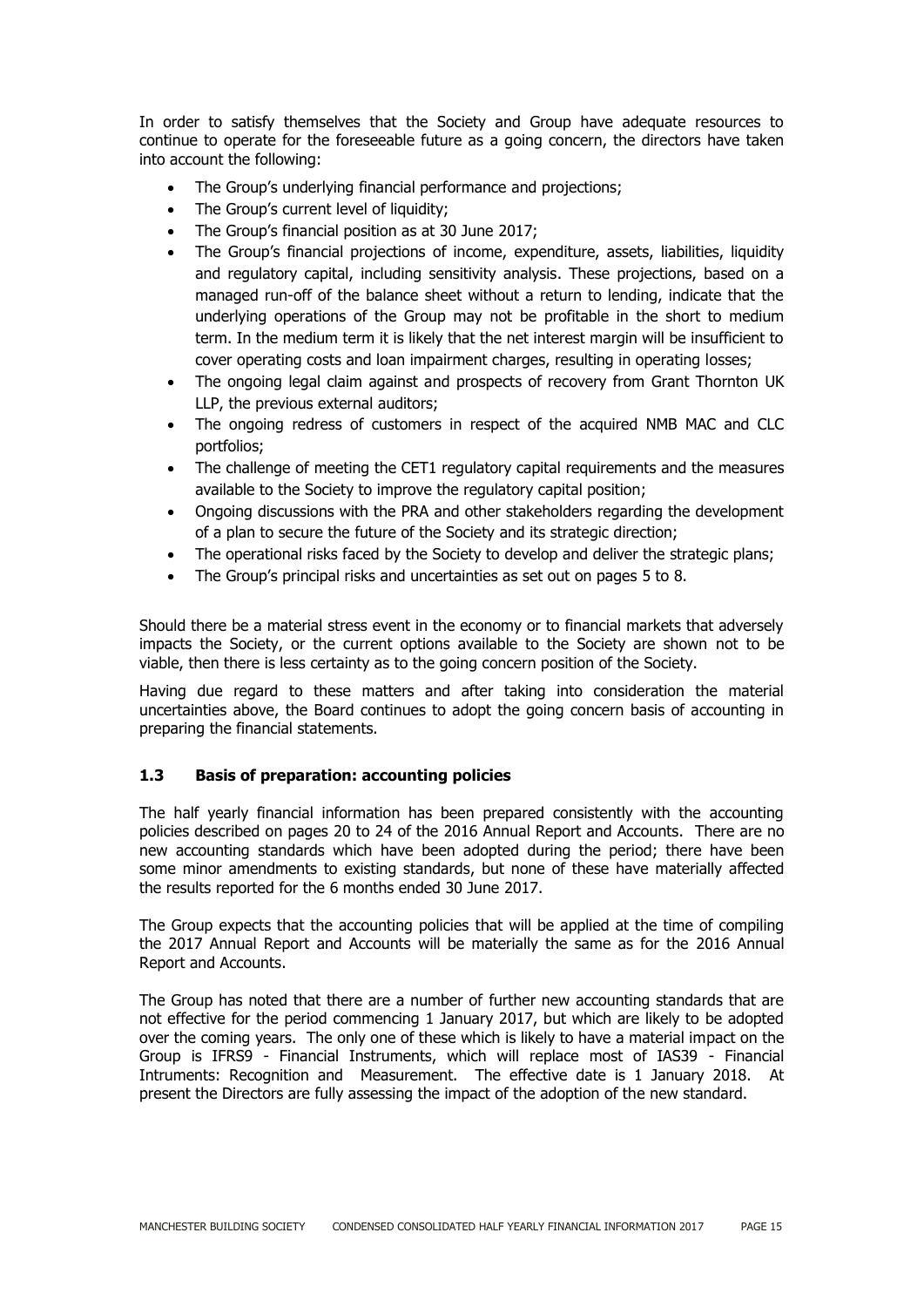#### **2. Fair values of financial assets and liabilities**

Fair value is the price that would be received to sell an asset or paid to transfer a liability in an orderly transaction between knowledgeable, willing market participants at the measurement date.

The following methods and assumptions have been applied in determining the fair value of the financial instruments in these reports:

- i. The fair value of the Permanent Interest Bearing Shares which are classified as liabilities (see Note 14) is based on the market price for those instruments. This liability is grouped into the fair value hierarchy under level 1, as set out below.
- ii. The fair value of derivatives and investment securities are calculated by utilising internal valuation models using a discounted cash flow model based on a current yield curve appropriate for the remaining term to maturity. External market data is used within these internal valuation models. Derivatives are held for economic purposes. Investment securities are designated at fair value through profit and loss. Movements in the valuations of derivatives and investment securities are treated as fair value through profit and loss comprehensive income, and these financial assets and liabilities are grouped into the fair value hierarchy under level 2, as set out below.
- iii. The fair value of loans and advances to customers at a variable rate of interest is assumed to approximate to their carrying amounts. The fair value of loans and advances at a fixed rate of interest is estimated by internal valuation models. External market data is used within these internal valuation models. These financial assets are grouped into the fair value hierarchy under level 2, as set out below.
- iv. All other financial assets and liabilities are held at amortised cost.

The Group has disclosed within these financial statements all the assets and liabilities for which fair values are required.

The fair value measurement basis used is as follows:

- Level 1 Quoted prices (unadjusted) in active markets for identical assets or liabilities.
- Level 2 Valuation techniques where all inputs are taken from observable market data, either directly (i.e. as prices) or indirectly (i.e. derived from prices).
- Level 3 Valuation techniques where significant inputs are not based on observable market data. None of the Groups financial assets or liabilities are valued using this technique.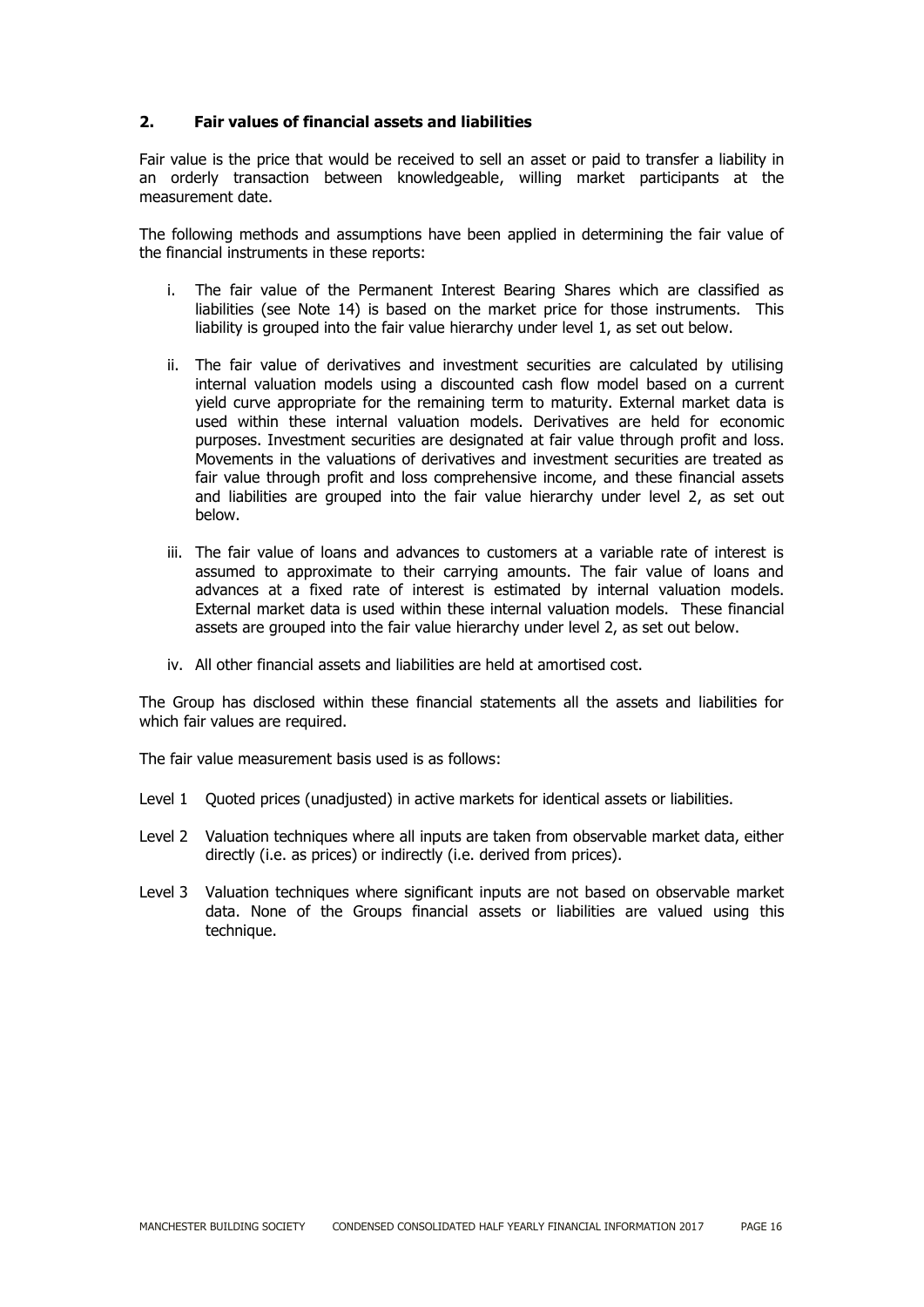A comparison between the carrying values and fair values of the Society's financial assets and liabilities is shown in the following table:

|                              | 30 June 2017 |         |          | 30 June 2016 |          | 31 December 2016 |
|------------------------------|--------------|---------|----------|--------------|----------|------------------|
|                              | Carrying     | Fair    | Carrying | Fair         | Carrying | Fair             |
|                              | Value        | Value   | Value    | Value        | Value    | Value            |
|                              | £000         | £000    | £000     | £000         | £000     | £000             |
|                              |              |         |          |              |          |                  |
| <b>Financial assets</b>      |              |         |          |              |          |                  |
| Cash and balances with the   |              |         |          |              |          |                  |
| Bank of England              | 44,046       | 44,046  | 36,047   | 36,047       | 67,387   | 67,387           |
| Loans and advances to        | 12,003       | 12,003  | 18,385   | 18,385       | 14,427   | 14,427           |
| credit institutions          |              |         |          |              |          |                  |
| Investment securities        | 43           | 43      | 65       | 65           | 306      | 306              |
| Derivative financial         |              |         |          |              |          |                  |
| instruments                  | 14           | 14      | 97       | 97           | 278      | 278              |
| Loans and advances to        | 270,518      | 259,636 | 312,680  | 303,390      | 289,452  | 277,550          |
| customers                    |              |         |          |              |          |                  |
|                              | 326,624      | 315,742 | 367,274  | 357,984      | 371,850  | 359,948          |
|                              |              |         |          |              |          |                  |
| <b>Financial liabilities</b> |              |         |          |              |          |                  |
| Due to members               | 276,863      | 276,883 | 299,711  | 299,786      | 315,391  | 315,378          |
| Other deposits               | 19,512       | 19,512  | 32,986   | 32,986       | 24,753   | 24,753           |
| Derivative financial         |              |         |          |              |          |                  |
| instruments                  | 1,058        | 1,058   | 4,114    | 4,114        | 1,641    | 1,641            |
| Other borrowed funds         | 14,200       | 14,200  | 14,200   | 14,200       | 14,200   | 14,200           |
| Subscribed capital           | 5,000        | 1,356   | 5,000    | 3,425        | 5,000    | 1,425            |
|                              | 316,633      | 313,009 | 356,011  | 354,511      | 360,985  | 357,397          |

# **3. Segmental information**

The Group's results are predominantly derived from the Society's principal operations. The Group's other income streams are not sufficiently material to require segmental reporting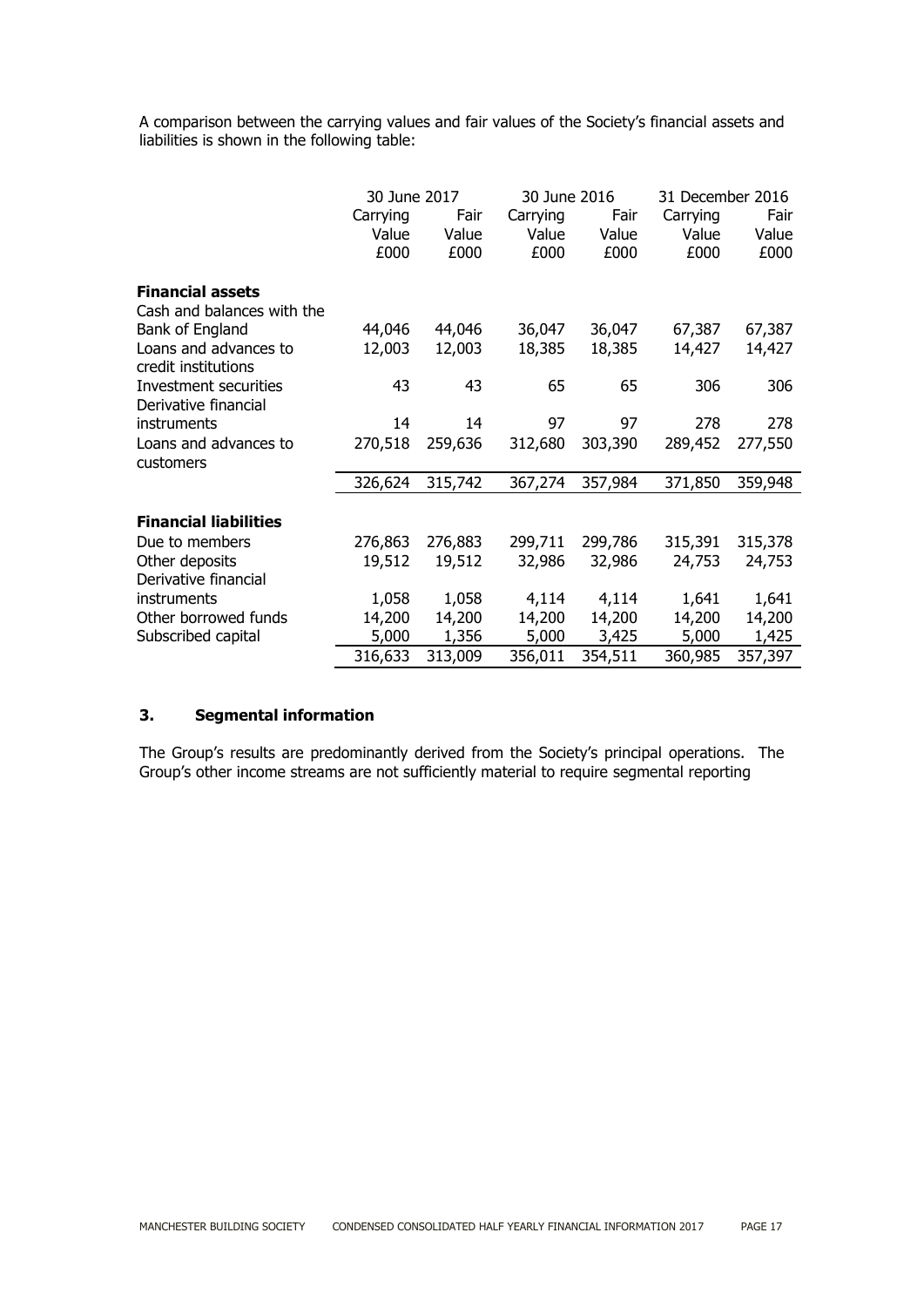# **4. Income tax**

|                                                                                                                 | Unaudited<br>30 Jun 17<br>£000 | <b>Unaudited</b><br>30 Jun 16<br>£000 | Audited<br>31 Dec 16<br>£000 |
|-----------------------------------------------------------------------------------------------------------------|--------------------------------|---------------------------------------|------------------------------|
| Results for the year before tax<br>Tax rate                                                                     | (698)<br>19.25%                | (1, 399)<br>20.00%                    | (2,968)<br>20.00%            |
| Expected tax credit                                                                                             | (134)                          | (280)                                 | (594)                        |
| Adjustments for non-deductible items<br>Income not taxable<br>Deferred tax movement closing rate / average rate | 6                              | 7                                     | 12<br>(7)                    |
| difference                                                                                                      |                                |                                       | 36                           |
| Current year losses for which no deferred tax<br>asset recognised                                               | 241                            | 405                                   | 752                          |
| Decrease in deferred tax asset recognised                                                                       |                                |                                       | 184                          |
| Adjustment in respect of prior years $-$ deferred tax                                                           |                                |                                       | (4)                          |
| Fixed asset timing differences for which no                                                                     |                                |                                       |                              |
| deferred tax asset recognised                                                                                   | (113)                          | (132)                                 | 3                            |
| Actual tax expense                                                                                              |                                |                                       | 382                          |

# **5. Liquid assets**

|                                            | Unaudited | Unaudited | Audited             |
|--------------------------------------------|-----------|-----------|---------------------|
|                                            | 30 Jun 17 |           | 30 Jun 16 31 Dec 16 |
|                                            | £000      | £000      | £000                |
| Cash and balances with the Bank of England | 44,046    | 36,047    | 67,387              |
| Loans and advances to credit institutions  | 12,003    | 18,385    | 14,427              |
| Investment securities                      | 43        | 65        | 306                 |
|                                            | 56,092    | 54,497    | 82,120              |

# **6. Loans and advances to customers**

|                                       | Unaudited<br>30 Jun 17<br>£000 | Unaudited<br>30 Jun 16<br>£000 | Audited<br>31 Dec 16<br>£000 |
|---------------------------------------|--------------------------------|--------------------------------|------------------------------|
| Fully secured on residential property | 245,808                        | 285,853                        | 263,815                      |
| Fully secured on land                 | 23,569                         | 25,773                         | 24,419                       |
| Other loans                           | 1,141                          | 1,054                          | 1,218                        |
|                                       | 270,518                        | 312,680                        | 289,452                      |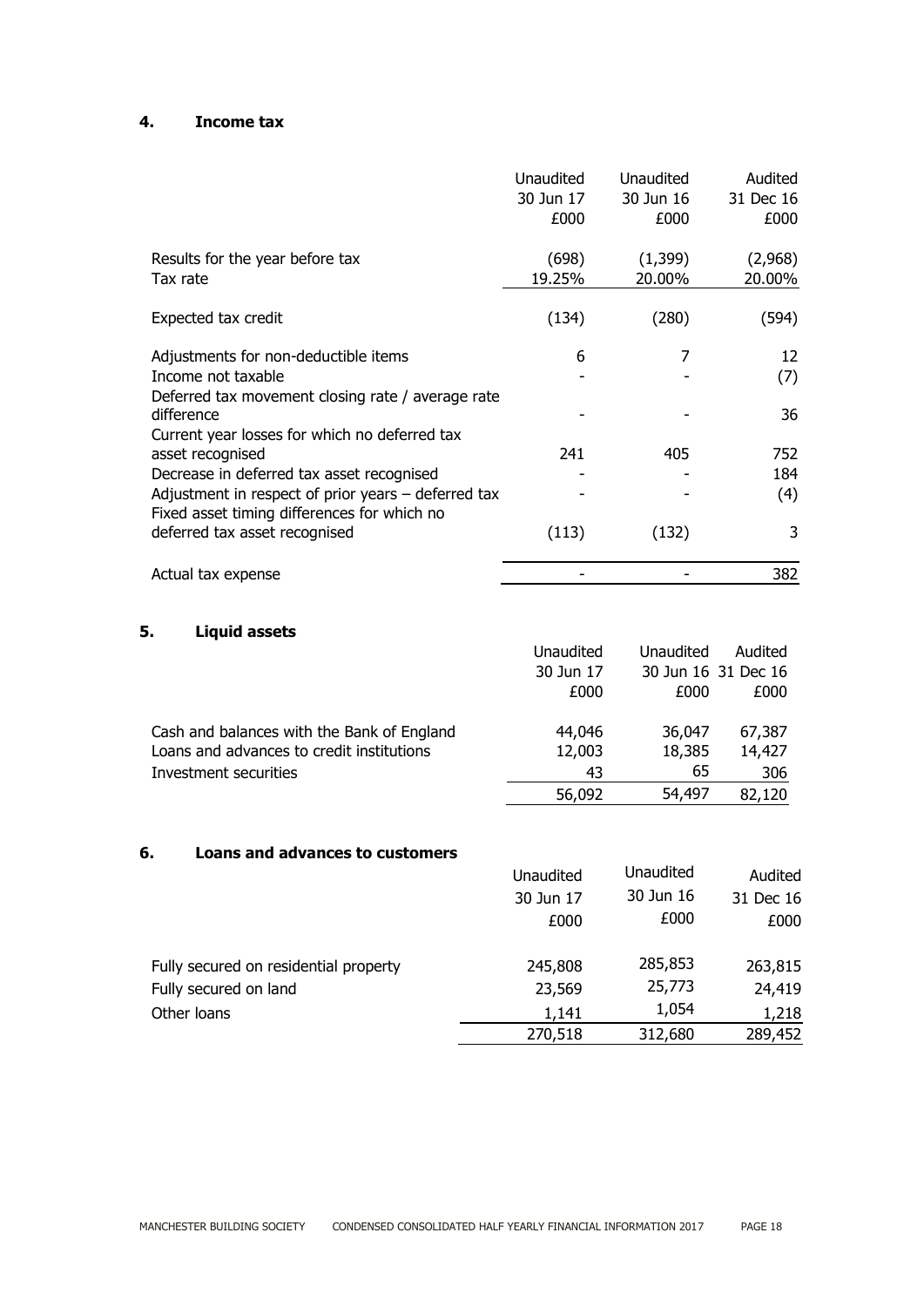# **7. Impairment losses**

|                                                                                       | Unaudited<br>30 Jun 17<br>£000 | Unaudited<br>30 Jun 16<br>£000 | Audited<br>31 Dec 16<br>£000 |
|---------------------------------------------------------------------------------------|--------------------------------|--------------------------------|------------------------------|
| Impairment losses on loans and advances to<br>customers                               | 1,718                          | 1,430                          | 3,448                        |
|                                                                                       |                                |                                |                              |
| Impairment provision on loans and advances<br>to customers, at the end of the period: |                                |                                |                              |
| Loans fully secured on residential property<br>Other loans                            | 18,501<br>4,674                | 14,639<br>4,682                | 17,085<br>4,688              |
| Total                                                                                 | 23,175                         | 19,321                         | 21,773                       |

# **8. Deferred tax assets**

|                                                 | Unaudited<br>30 Jun 17<br>£000 | Unaudited<br>30 Jun 16<br>£000 | Audited<br>31 Dec 16<br>£000 |
|-------------------------------------------------|--------------------------------|--------------------------------|------------------------------|
| Tax losses<br>Deferred<br>tax<br>movement<br>on | 24<br>timing                   | 5                              |                              |
| differences on derivative contracts             |                                | 443                            | 26                           |
| Accelerated tax depreciation                    | (26)                           | (68)                           | (26)                         |
| Other provisions                                |                                |                                |                              |
|                                                 |                                | 382                            |                              |

# **9. Deposits from banks and others**

|                | Unaudited<br>30 Jun 17 | <b>Unaudited</b> | Audited<br>30 Jun 16 31 Dec 16 |
|----------------|------------------------|------------------|--------------------------------|
|                | £000                   | £000             | £000                           |
|                |                        |                  |                                |
| Other deposits | 19,512                 | 32,986           | 24,753                         |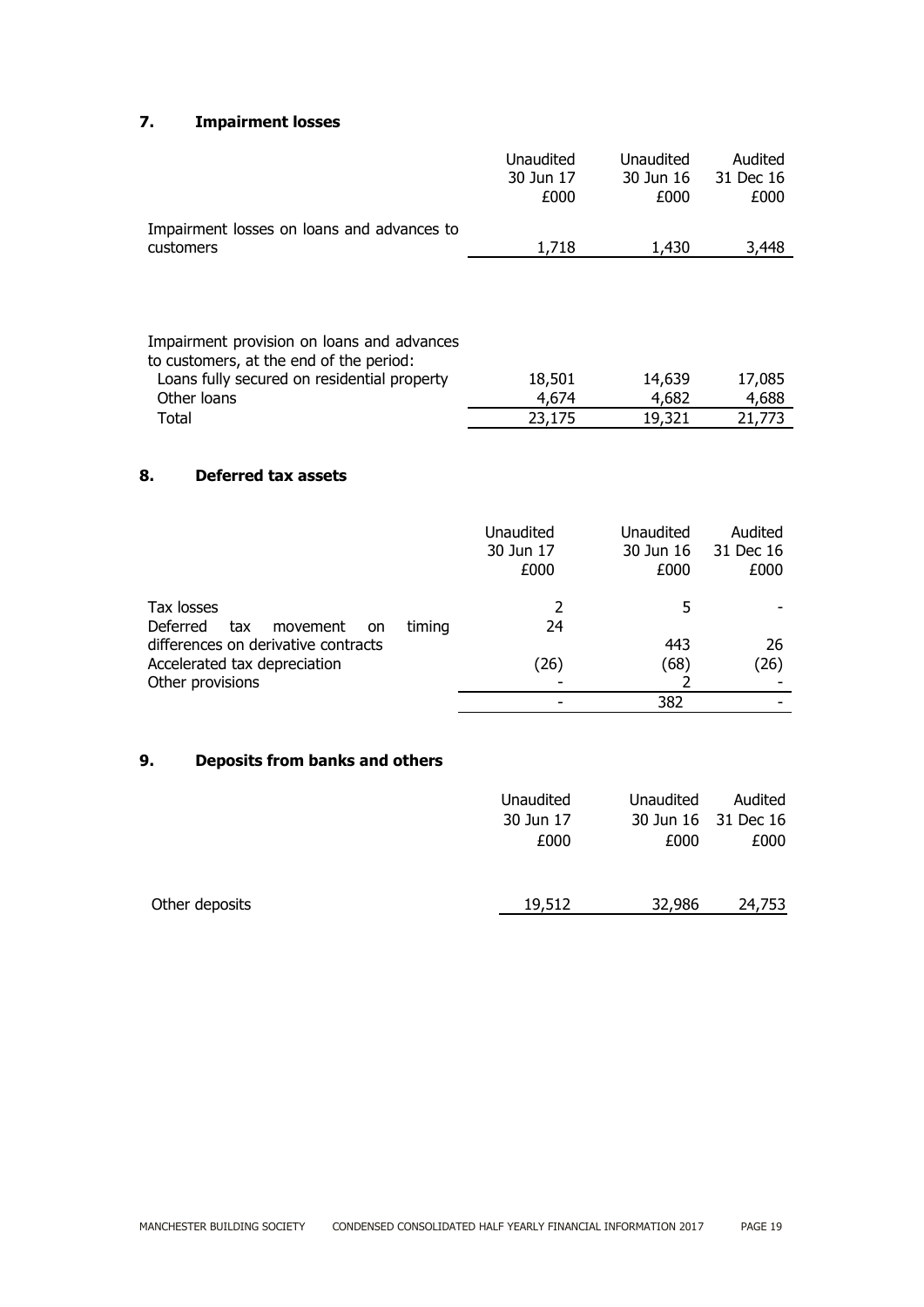#### **10. Provisions for liabilities and charges**

| <b>FSCS levy</b>                                                                       | Unaudited<br>6 months to<br>30 Jun 17<br>£000 | Unaudited<br>6 months to<br>30 Jun 16<br>£000 | Audited<br>12 months to<br>31 Dec 16<br>£000 |
|----------------------------------------------------------------------------------------|-----------------------------------------------|-----------------------------------------------|----------------------------------------------|
| At start of period<br>Charge for the period<br>Provision utilised                      | 68<br>102                                     | 137<br>108                                    | 137<br>67<br>(136)                           |
| At end of period                                                                       | 170                                           | 245                                           | 68                                           |
| <b>Customer redress</b>                                                                | Unaudited<br>6 months to<br>30 Jun 17<br>£000 | Unaudited<br>6 months to<br>30 Jun 16<br>£000 | Audited<br>12 months to<br>31 Dec 16<br>£000 |
| At start of period<br>Transferred from/(to) other liabilities/<br>impairment provision | 1,690                                         | 1,695<br>100                                  | 1,695<br>(338)                               |
| (Release)/charge for the period<br>Provision utilised                                  | (330)<br>(769)                                | 416<br>(141)                                  | 878<br>(545)                                 |
| At end of period                                                                       | 591                                           | 2,070                                         | 1,690                                        |
| <b>Other</b>                                                                           | Unaudited<br>6 months to<br>30 Jun 17<br>£000 | Unaudited<br>6 months to<br>30 Jun 16<br>£000 | Audited<br>12 months to<br>31 Dec 16<br>£000 |
| At start of period<br>Charge for the period<br>Provision utilised                      | 100                                           |                                               | 100                                          |
| At end of period                                                                       | 100                                           | ٠                                             | 100                                          |
| <b>Total provisions for liabilities and charges</b><br>at the end of the period        | 861                                           | 2,315                                         | 1,858                                        |

(i) Financial Services Compensation Scheme ("FSCS levy")

The Society's provision for FSCS charges arises from its operation as a UK deposit taker. The FSCS levy consists of two parts- a management expenses levy, which covers the interest cost of running the scheme, and a capital levy to cover the cost of the compensation paid, net of any recoveries.

The expected management expenses levy for the FSCS scheme year 2016-17 had been provided at the end of 2016. The charge for the half year to 30 June 2017 is in respect of the expected management expenses levy for the FSCS scheme year 2017-18. This charge represents the expected full cost of the FSCS levy for the financial year.

No provision is made for scheme years beyond these periods. The levy is paid during the third quarter each year and the Society does not expect to recover any sums paid.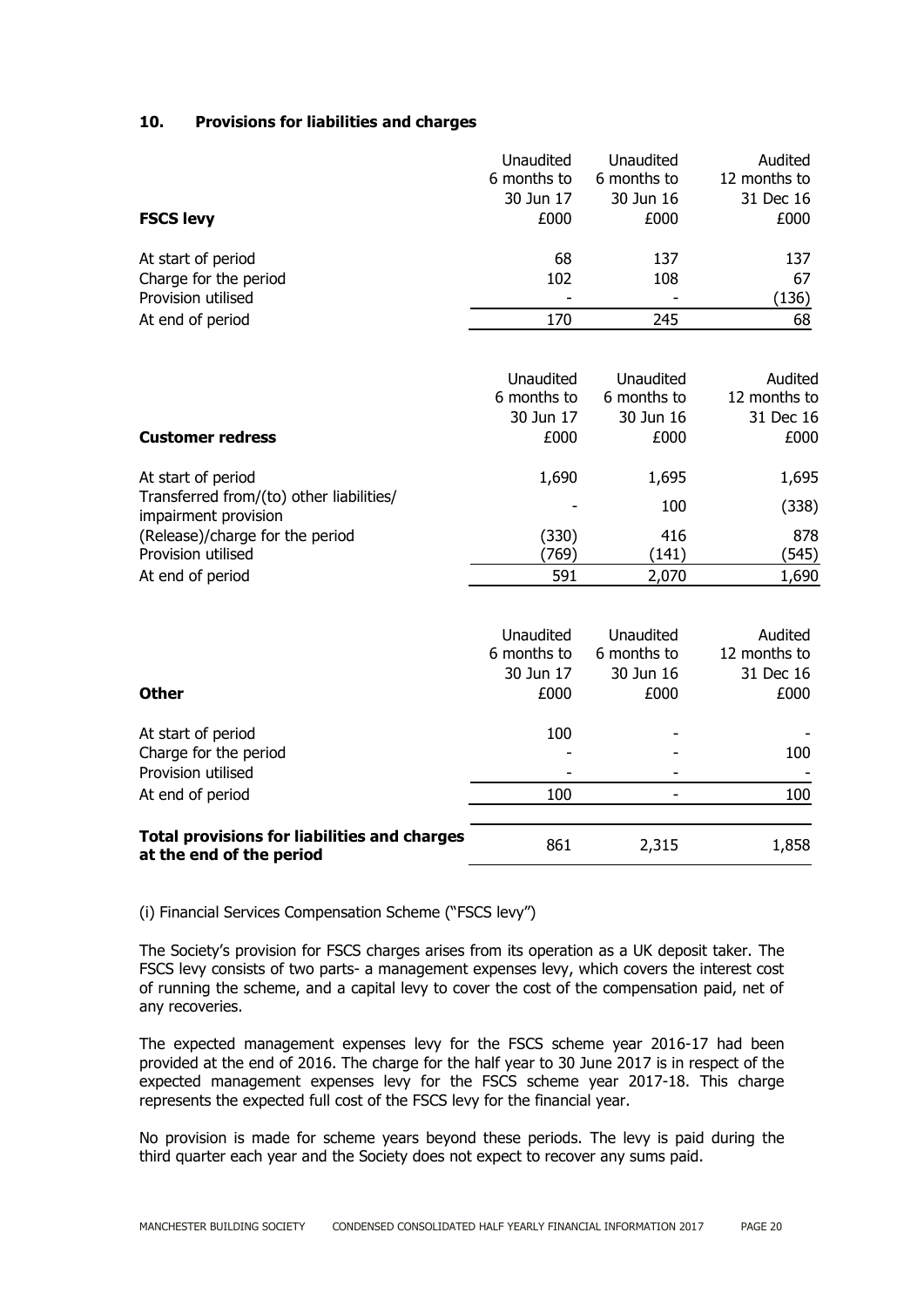#### (ii) Customer redress provision

The customer redress provision is held in relation to a customer redress exercise in respect of instances of non-compliance with the CCA within the NMB MAC and CLC second charge portfolios. Fuller details of this exercise, which is in progress but not yet complete, may be found within the Business review section on Page 5 and the Regulatory risk section on Page 7.

The Directors consider the customer redress provision to be a critical accounting estimate.

#### **11. Subordinated liabilities**

|                                                      | Unaudited | Unaudited | Audited   |
|------------------------------------------------------|-----------|-----------|-----------|
|                                                      | 30 Jun 17 | 30 Jun 16 | 31 Dec 16 |
|                                                      | £000      | £000      | £000      |
| Loan (repay 2022) interest: 3 month LIBOR $+ 1.75\%$ | 5,000     | 5,000     | 5,000     |
| Loan (repay 2023) interest: 3 month LIBOR $+ 2.45\%$ | 4,200     | 4,200     | 4,200     |
| Loan (repay 2032) interest: 6.70%                    | 5,000     | 5,000     | 5,000     |
|                                                      | 14,200    | 14,200    | 14,200    |

# **12. Subscribed capital**

The Society has two tranches of PIBS in issue. The first tranche was issued in 1999 and is remunerated at 8.00% and the other was issued in 2005 and is remunerated at 6.75%. The two tranches are accounted for differently as they are subject to differing legal arrangements. Both tranches of PIBS are unsecured and rank pari passu with each other. In priority terms, the PIBS holders rank behind the Society's depositing members, its wholesale counterparties and all subordinated note holders. PIBS coupons are non-cumulative.

| Classified as a liability:              | Unaudited | Unaudited | Audited   |
|-----------------------------------------|-----------|-----------|-----------|
|                                         | 30 Jun 17 | 30 Jun 17 | 31 Dec 16 |
|                                         | £000      | £000      | £000      |
| 8.00% Permanent Interest Bearing Shares | 5,000     | 5,000     | 5,000     |
| Total                                   | 5,000     | 5,000     | 5,000     |
| Classified as equity:                   |           |           |           |
|                                         | Unaudited | Unaudited | Audited   |
|                                         | 30 Jun 17 | 30 Jun 16 | 31 Dec 16 |
|                                         | £000      | £000      | £000      |
| 6.75% Permanent Interest Bearing Shares | 9,788     | 9,788     | 9,788     |
| Total                                   | 9,788     | 9,788     | 9,788     |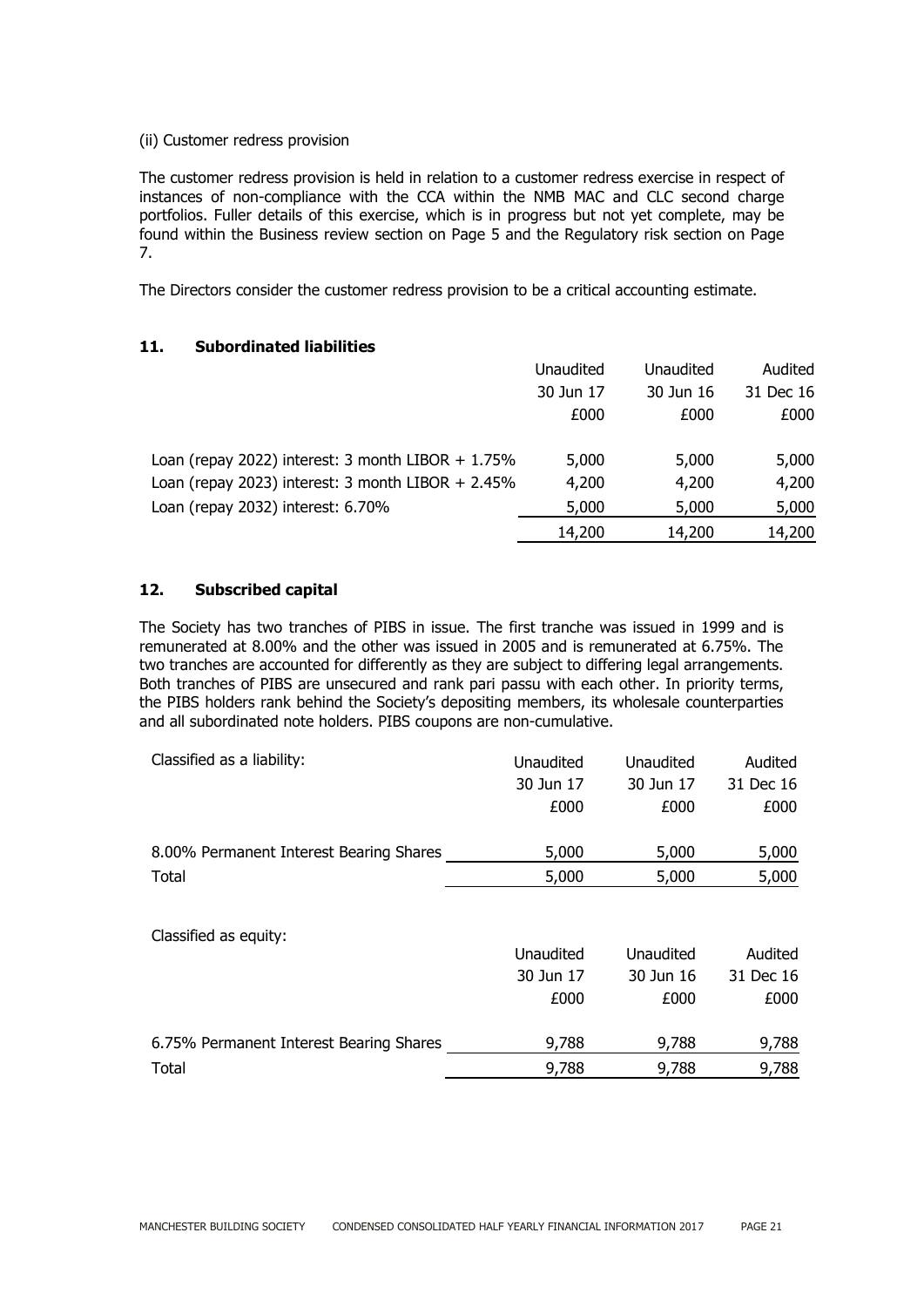# **13. Profit Participating Deferred Shares**

|                                     | Unaudited | Unaudited | Audited   |
|-------------------------------------|-----------|-----------|-----------|
|                                     | 30 Jun 17 | 30 Jun 16 | 31 Dec 16 |
|                                     | £000      | £000      | £000      |
| Nominal value $-$ proceeds received | 18,000    | 18,000    | 18,000    |
| Less: issue costs                   | (539)     | (539)     | (539)     |
| Total                               | 17,461    | 17,461    | 17,461    |

The shares were issued in April 2013, are unsecured and rank pari passu with any other deferred shares comprising Common Equity Tier 1 capital issued or to be issued by the Society and rank behind any other deferred shares of the Society in issue not comprising Common Equity Tier 1 capital, including the Society's 1999 and 2005 PIBS.

The PPDS holders rank behind the Society's depositing members, its wholesale counterparties and all subordinated note holders.

The terms of the PPDS allow the Board, at its sole discretion, to declare a dividend of up to 30% of the Society's post tax profits. Dividends are non-cumulative.

#### **14. Capital**

The Board manages capital within the regulatory limits set by the PRA.

On 11 April 2016, the Society received an Individual Capital Guidance ("ICG") from the PRA setting out the amount of regulatory capital the Society is required to hold. Following the receipt of the ICG, on 13 July 2016 the PRA granted permission for the Group to calculate and report its regulatory capital on a "Total Group" basis with the regulatory capital group being made up of the Society, MBS (Mortgages) Limited and MBS (Property ) Limited. Prior to this regulatory capital had been calculated and reported on a "Solo Group" basis with the regulatory capital group being made up of the Society and MBS (Mortgages) Limited.

|                                       | Unaudited<br>6 months to<br>30 Jun 17<br><b>Total Group</b> | Unaudited<br>6 months to<br>30 Jun 16<br><b>Total Group</b> | Audited<br>12 months to<br>31 Dec 16<br><b>Total Group</b> |
|---------------------------------------|-------------------------------------------------------------|-------------------------------------------------------------|------------------------------------------------------------|
|                                       | £000                                                        | £000                                                        | £000                                                       |
| <b>Tier 1 Capital</b>                 |                                                             |                                                             |                                                            |
| Common Equity Tier 1 Capital (CET1)   |                                                             |                                                             |                                                            |
| <b>Accumulated Losses</b>             | (9,941)                                                     | (7, 292)                                                    | (9,243)                                                    |
| Profit Participating Deferred Shares  | 17,461                                                      | 17,461                                                      | 17,461                                                     |
| Total CET1 Capital                    | 7,520                                                       | 10,169                                                      | 8,218                                                      |
| Other Tier 1 Capital                  |                                                             |                                                             |                                                            |
| Permanent Interest Bearing Shares     |                                                             |                                                             |                                                            |
| -Nominal balance                      | 14,788                                                      | 14,788                                                      | 14,788                                                     |
| -Amortisation                         | (7,394)                                                     | (5, 915)                                                    | (5, 915)                                                   |
| Net Permanent Interest Bearing Shares | 7,394                                                       | 8,873                                                       | 8,873                                                      |
| <b>Total Tier 1 Capital</b>           | 14,914                                                      | 19,042                                                      | 17,091                                                     |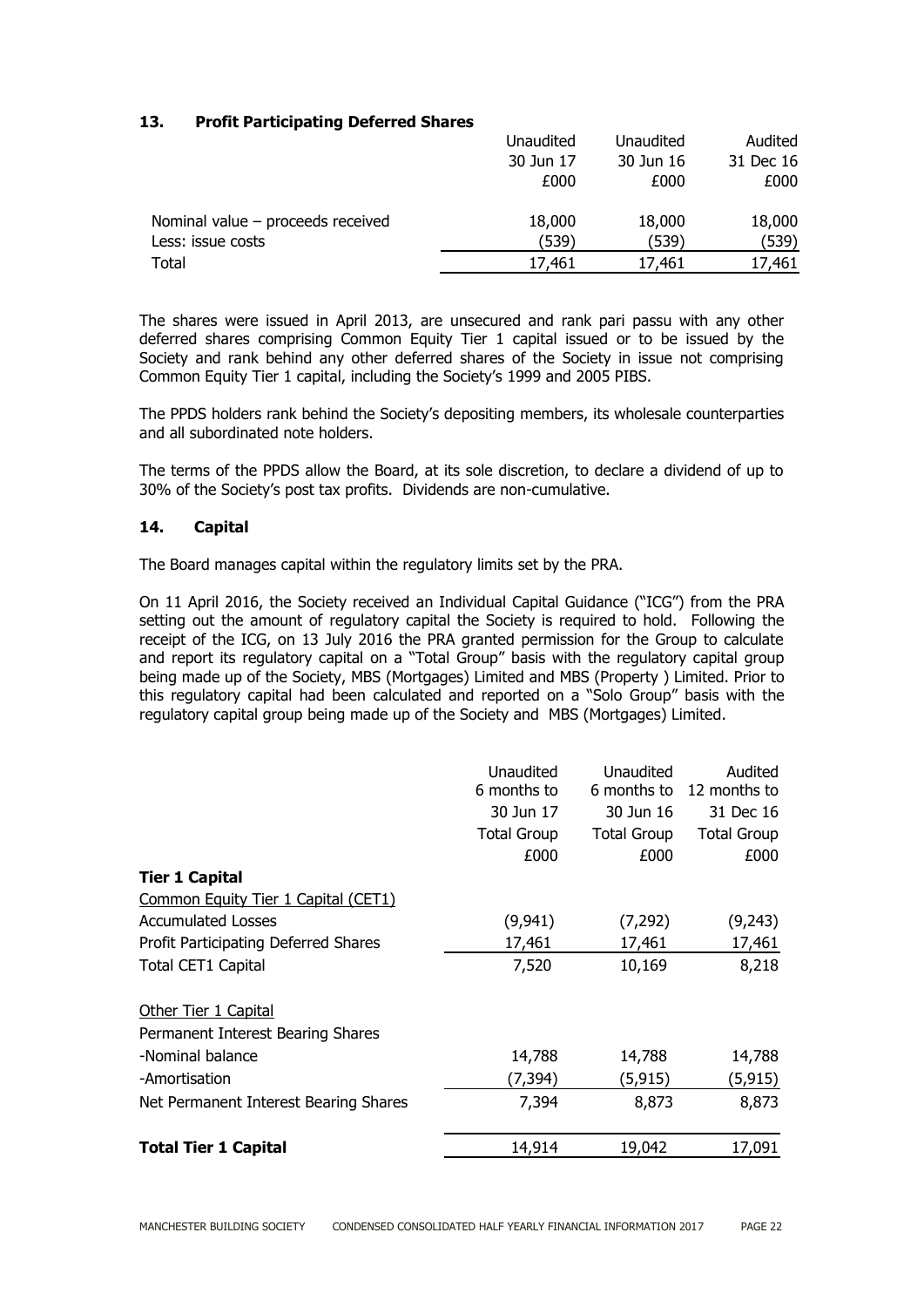# **Tier 2 Capital**

| <b>Total Regulatory Capital</b>   | 34,014  | 39,214  | 37,129  |
|-----------------------------------|---------|---------|---------|
| <b>Total Tier 2 Capital</b>       | 19,100  | 20,172  | 20,038  |
| Permanent Interest Bearing Shares | 7,394   | 5,915   | 5,915   |
| <b>Collective Provisions</b>      | 401     | 2,057   | 1,923   |
| Net Subordinated Debt             | 11,305  | 12,200  | 12,200  |
| -Amortisation                     | (2,895) | (2,000) | (2,000) |
| -Nominal balance                  | 14,200  | 14,200  | 14,200  |
| Subordinated Debt                 |         |         |         |

Since the start of 2017 Total Regulatory Capital under CRD IV has decreased by £3,115k from £37,129k to £34,014k.

The decrease results from ongoing operations, made up as follows:

- a reallocation of collective to specific provisions of £1,522k;
- the retained loss of the regulatory capital group for the half year of £698k;
- the continued grandfathering of Subordinated debt out of Tier 2 capital over a 9 year period, amounting to £500k in the half year;
- amortisation out of Tier 2 capital of an additional portion of Subordinated debt which now has less than five years to its maturity date, amounting to £395k in the half year.

On 11 April 2016, the Society received new ICG from the PRA setting out the amount of regulatory capital the Society is required to hold. As at 30 June 2016 the Society met the new ICG. Due to the loss incurred in the 6 months ended 30 June 2016 there was a shortfall against the qualitative standards for the level of CET1 regulatory capital. Accordingly the Society was required under CRD IV article 142 to submit a Capital Conservation Plan to the PRA setting out proposed measures to improve the regulatory capital position which it did in October 2016 and updated in April 2017. The Board expects to continue to discuss and consult with the PRA on the Capital Conservation Plan over the remainder of the year.

# **15. Related party transactions**

The Group is controlled by Manchester Building Society and consists of the Society and its two wholly owned subsidiaries: MBS (Mortgages) Ltd and MBS (Property) Ltd. The Society continued to provide loan funding to its subsidiaries during the half year ended 30 June 2017 in a manner similar to that disclosed in the 2016 Annual Report and Accounts. Accordingly, transactions with these related parties are entered into in the normal course of business; related party transactions, for the half year to 30 June 2017 are similar in nature to those for the year ended 31 December 2016.

On 31 March 2017, R.H. Green stepped down from the role of Interim Finance Director. He was replaced as Interim Finance Director by J. Lincoln during May 2017. E. Lord stepped down from his position as Interim Chief Risk & Compliance Officer in May 2017.

Save for these changes, the Officers as at 30 June 2017 remain unaltered from those disclosed at 31 December 2016 on page 60 of the 2016 Annual Report and Accounts.

Where the services of key management personnel are provided by entities controlled by them, then transactions with these entities are approved by the Remuneration and Nominations Committee.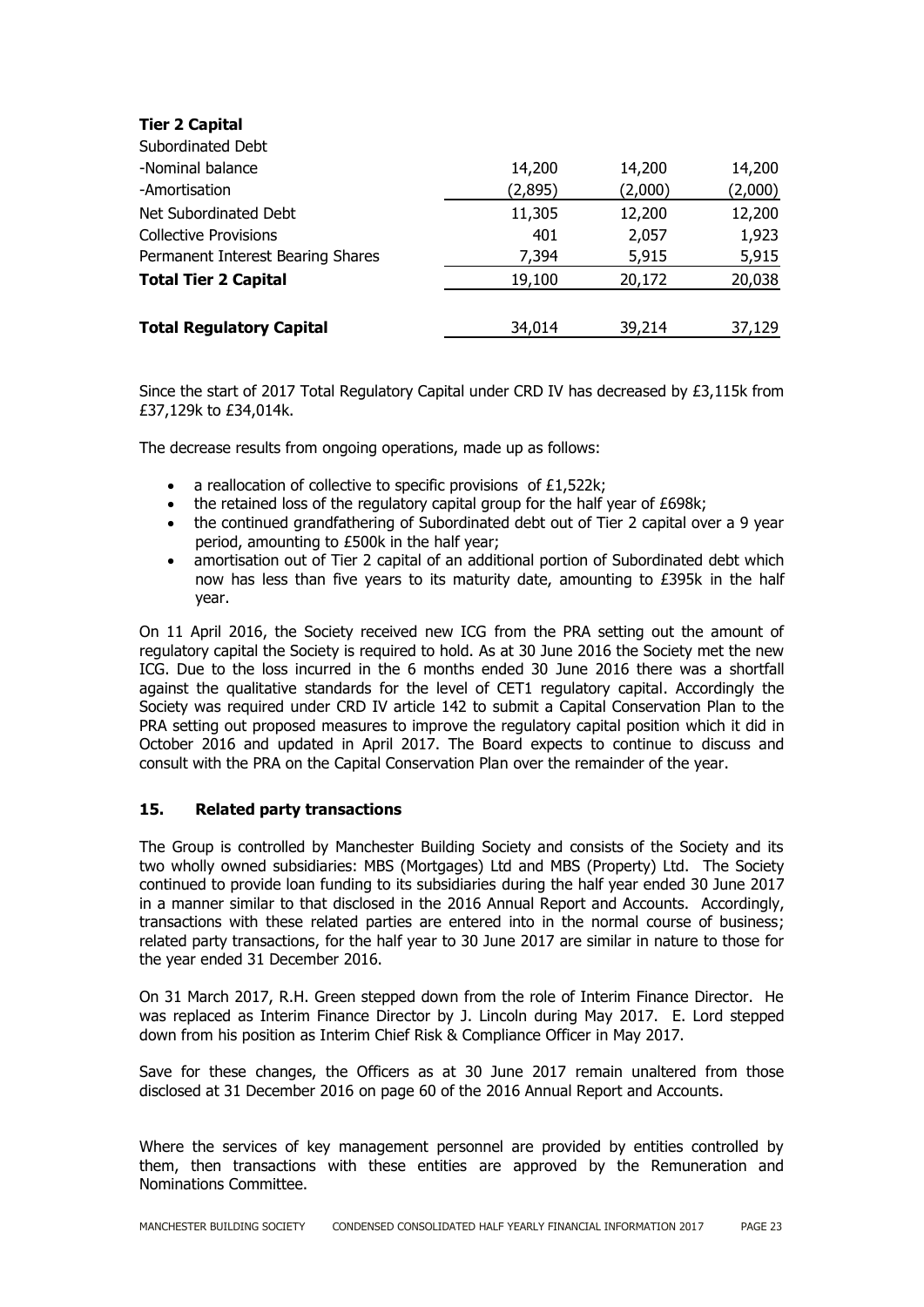## **16. Financial commitments**

There is no material change to the Group's financial commitments from the position reported in the 2016 Annual Report and Accounts

### **17. Contingent liabilities and assets**

#### (i) Contingent liabilities

Given the high level of scrutiny regarding financial institutions' treatment of customers and business conduct from regulatory bodies and other sources there is a risk that certain aspects of the Group's current or historic business, including, amongst other things, CCA regulated loans, may be determined by the FCA and other regulatory bodies or the courts as, in their opinion, not being conducted in accordance with applicable laws or regulations, or fair and reasonable treatment.

As detailed in the Regulatory risk section on page 7 and in Note 10, provision has been made, where the Group is aware of a specific conduct issue and can estimate its impact reliably.

As disclosed on page 58 of the 2016 Annual Report and Accounts there is a risk that other aspects of the Group's business might be considered as not having been conducted in accordance with all relevant regulation, or the fair and reasonable treatment of customers. It is also not possible to rule out the possibility of other instances of non-compliance with CCA or other regulations which have not been identified. No provisions against these risks are included in these accounts.

(ii) Contingent assets

There is no material change to the Group's contingent asset, in relation to its claim against Grant Thornton UK LLP, from the position reported in the 2016 Annual Report and Accounts.

#### **18. Events after the end of the reporting period**

There have been no events occurring after the end of the reporting period that would have a material impact upon the results reported.